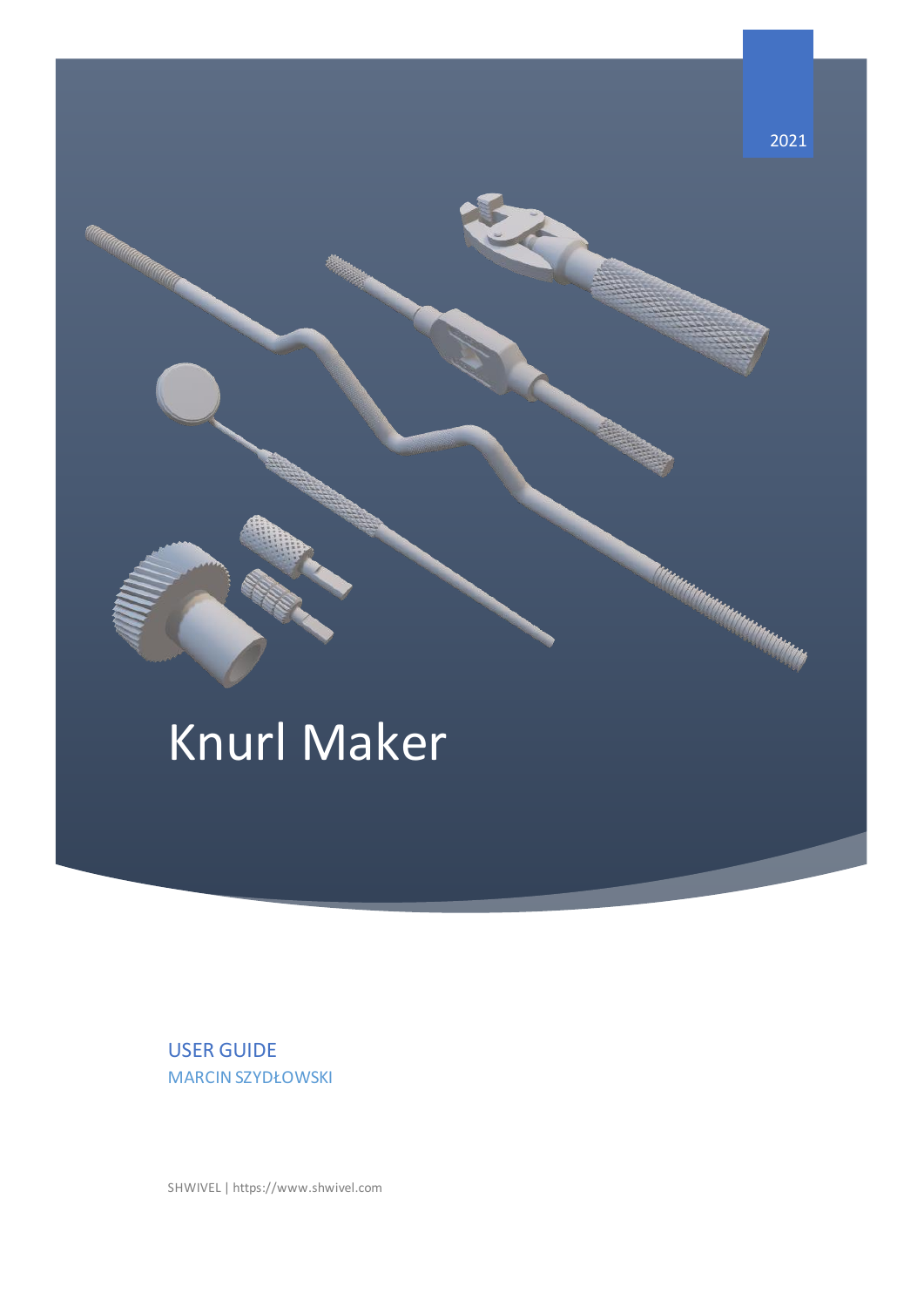# Table of Contents

| 1. |  |
|----|--|
|    |  |
|    |  |
|    |  |
|    |  |
| 2. |  |
|    |  |
|    |  |
|    |  |
| 3. |  |
| 4. |  |
|    |  |
|    |  |
|    |  |
|    |  |
|    |  |
|    |  |
|    |  |
| 5. |  |
|    |  |
|    |  |
|    |  |
|    |  |
|    |  |
|    |  |
|    |  |
| 6. |  |
| 7. |  |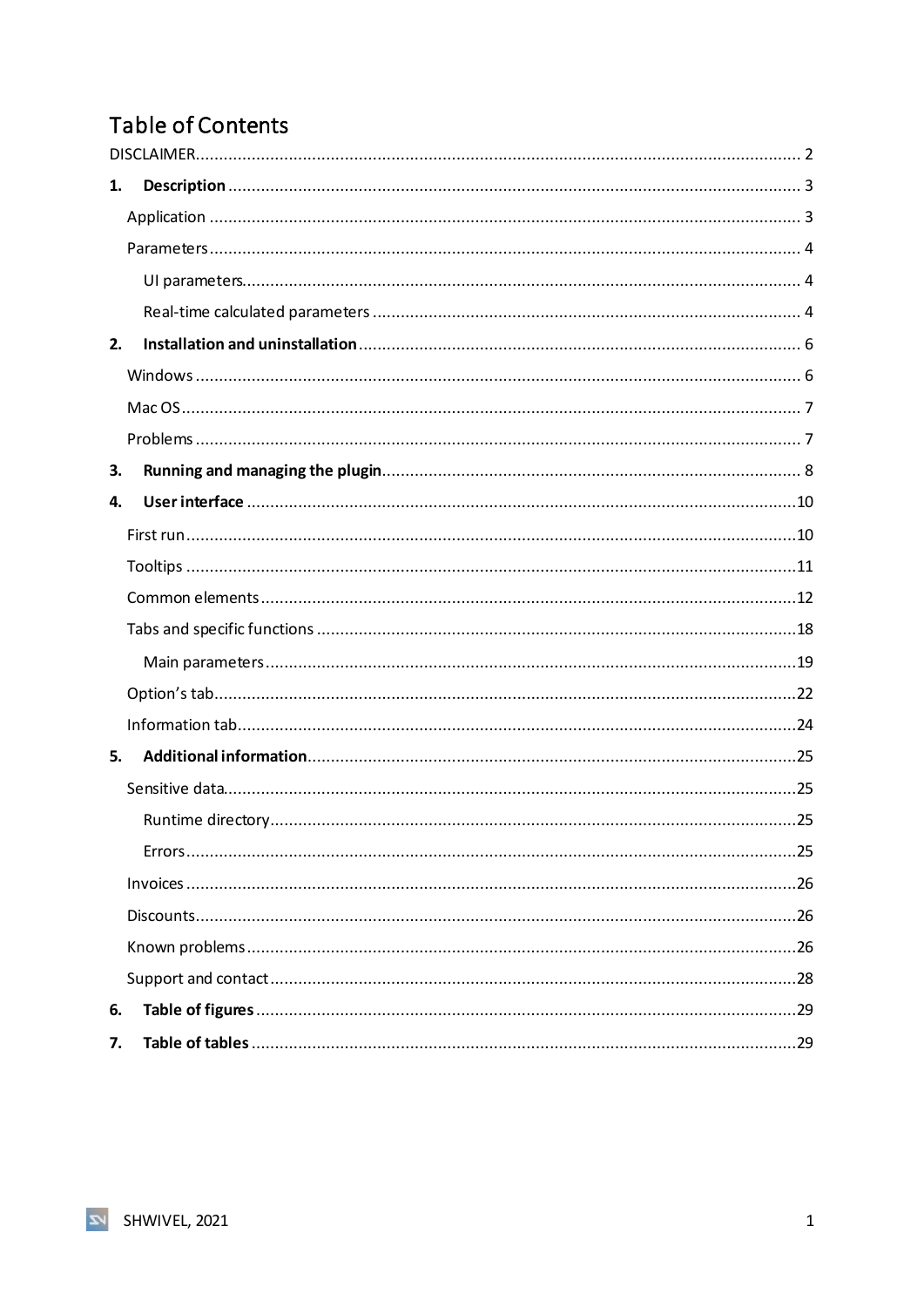## DISCLAIMER

<span id="page-2-0"></span>Presented program should be used only for educational purposes or for creating 3D models for hobby additive printing or other proof of concepts. Models prepared by this program are very accurate and they are created due to mathematical formulas but the program itself does not perform any analysis such as checking strength, durability, or interferences.

Please make sure that the necessary validation and post-actions are done before releasing this onto production, especially when you want to make such elements by expensive CNC machines. Author of this plugin is not responsible for any damage to machines and injuries sustained due to improper use of models created by this program or due to independent modifications of the program.

Description of settings provided by the program are described later. Samples on how to perform interference, sections, and motion study is shown on the *YouTube* channel. There are also many other videos about basic operations like combining, cutting bodies, or modifying and post-processing them. If you have a specific case which needs further analysis, you can ask about it by the email in the *Support and contact* section at the end of this document.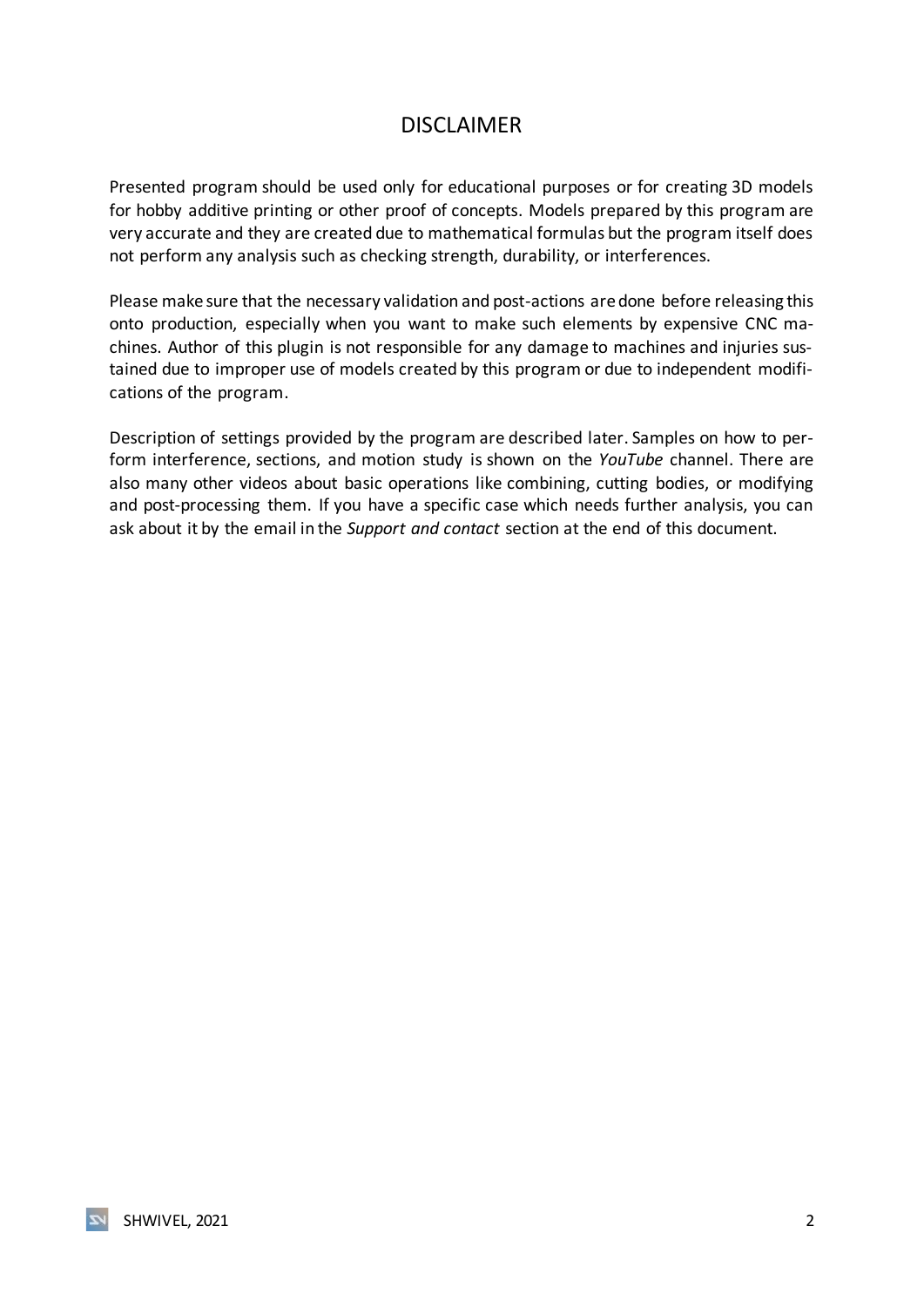## <span id="page-3-0"></span>1. Description

## <span id="page-3-1"></span>Application

The plugin creates knurl patterns on various types of surfaces<sup>1</sup> of existing bodies. Program lets to choose the type of pattern, knurl angle, helix angle, hand of knurling and few other parameters. Document contains instruction how to install the plugin, full description of an interface, how to work with it and how to change settings.

 $\overline{\mathbf{z}}$ 

<sup>1</sup> They are described in the *[Common](#page-12-0) elements* section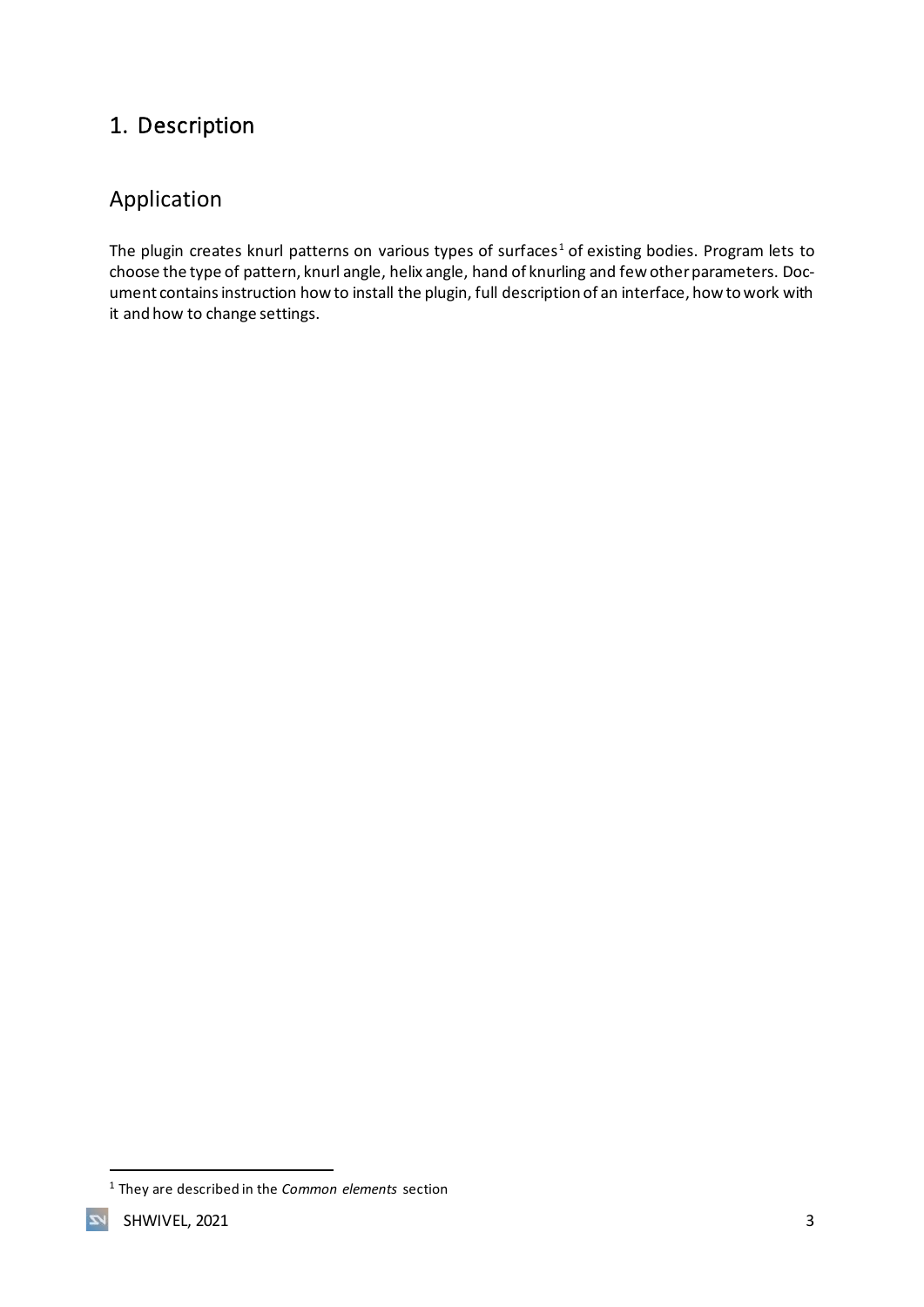### <span id="page-4-0"></span>Parameters

Section describes parameters used in the program.

#### <span id="page-4-1"></span>UI parameters

Table contains ranges of options accessed by the user interface.

#### <span id="page-4-3"></span>*Table 1. Ranges of options.*

| <b>Name</b>           | Symbol         | Range          |              |                                                                                |  |
|-----------------------|----------------|----------------|--------------|--------------------------------------------------------------------------------|--|
|                       |                | (mm or in)     | (°)          | $\blacksquare$                                                                 |  |
| Pattern               |                |                |              | straight, crossed <sup>(1)</sup> , diagonal, dia-<br>mond male, diamond female |  |
| Start offset          | Os             | $\geq 0^{(2)}$ |              |                                                                                |  |
| End offset            | <b>Oe</b>      |                |              |                                                                                |  |
| <b>TPI</b>            | tpi            |                |              | 8, 10, 12, 14, 16, 20, 25, 30, 35,<br>$40, 50, 80^{(3)}$                       |  |
| Knurl angle           | γ              |                | 70, 80, 90   |                                                                                |  |
| Grooves numer         | n <sub>g</sub> | $> 0^{(4)}$    |              |                                                                                |  |
| Helix angle           | β              |                | $1060^{(5)}$ |                                                                                |  |
| Hand                  | hnd            |                |              | $RH, LH^{(6)}$                                                                 |  |
| Tip flattening factor | ftf            |                |              | 01                                                                             |  |
| Fillet factor         | ff             |                |              | $0 0.2^{(7)}$                                                                  |  |
| angle format          |                |                |              | decimal, HMS                                                                   |  |

(1) available for cylindrical surfaces,

(2) available when *Full length?* option is checked and depends on length of face and second offset,

(3) for very small diameters the smallest TPI may starts from larger number than8,

(4) available for crossed pattern,

(5) available for diagonal and diamond patterns,

(6) available for diagonal pattern,

(7) available for straight and diagonal patterns.

#### <span id="page-4-2"></span>Real-time calculated parameters

When settings are changed or surface is selected, it automatically triggers calculation of parameters which cannot be changed manually and have only informative purpose. Table below describes meaning of these parameters.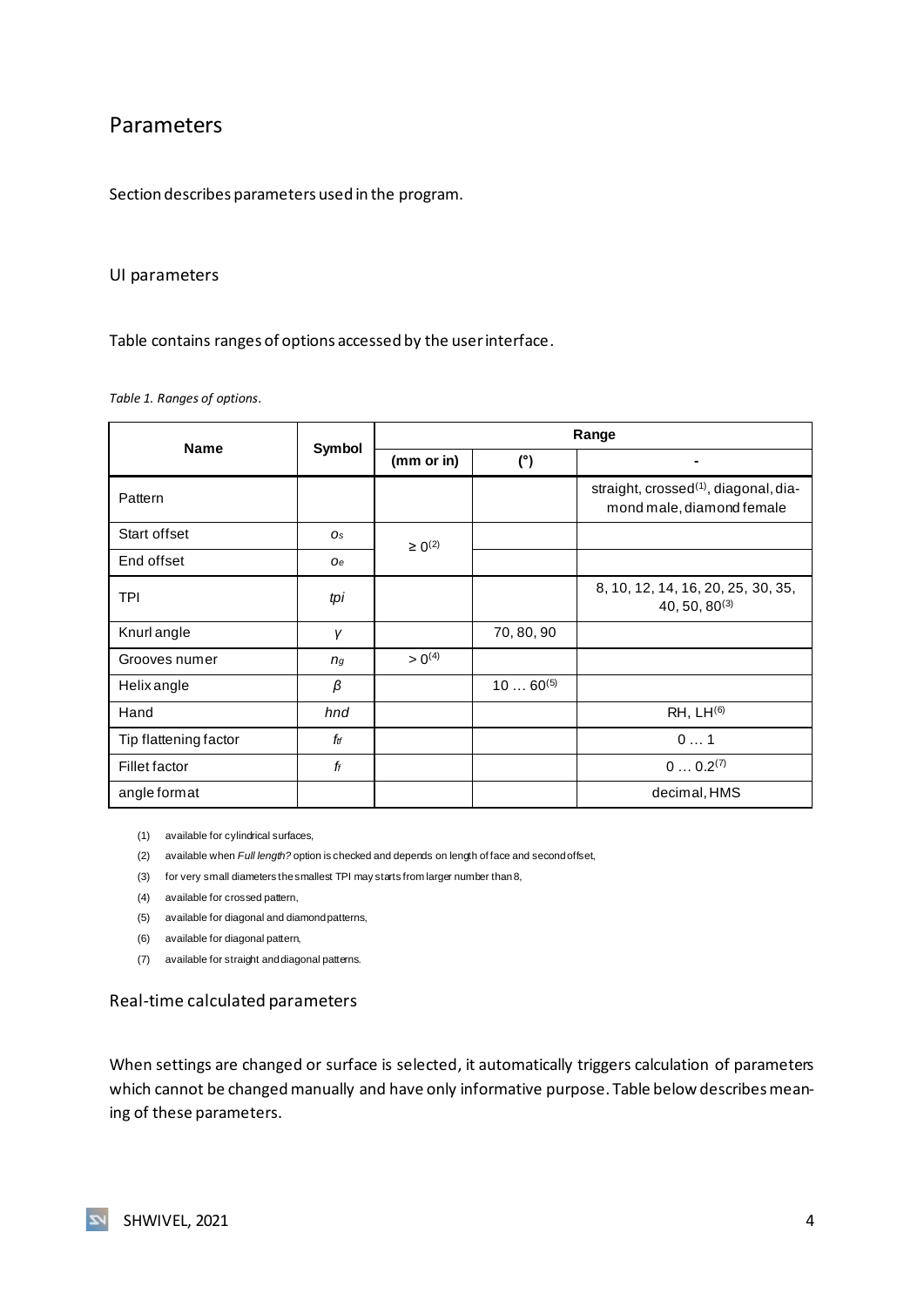#### <span id="page-5-0"></span>*Table 2. Real-time calculated parameters.*

| <b>Name</b>            | Symbol   | <b>Meaning</b>                                                                                                                                                                                                                                       |
|------------------------|----------|------------------------------------------------------------------------------------------------------------------------------------------------------------------------------------------------------------------------------------------------------|
| Working blank diameter | $d_{Wb}$ | Displays diameter in millimeters and inches of selected surface.<br>When surface has no constant diameter (conical, toroidal, or created<br>by NURBS profile), it shows diameter of selected start which can be<br>modified by Swap start? checkbox. |
| Teeth number           | z        | Displays number of teeth (or grooves) calculated for working blank di-<br>ameter for given TPI and/or helix angle at start side.                                                                                                                     |

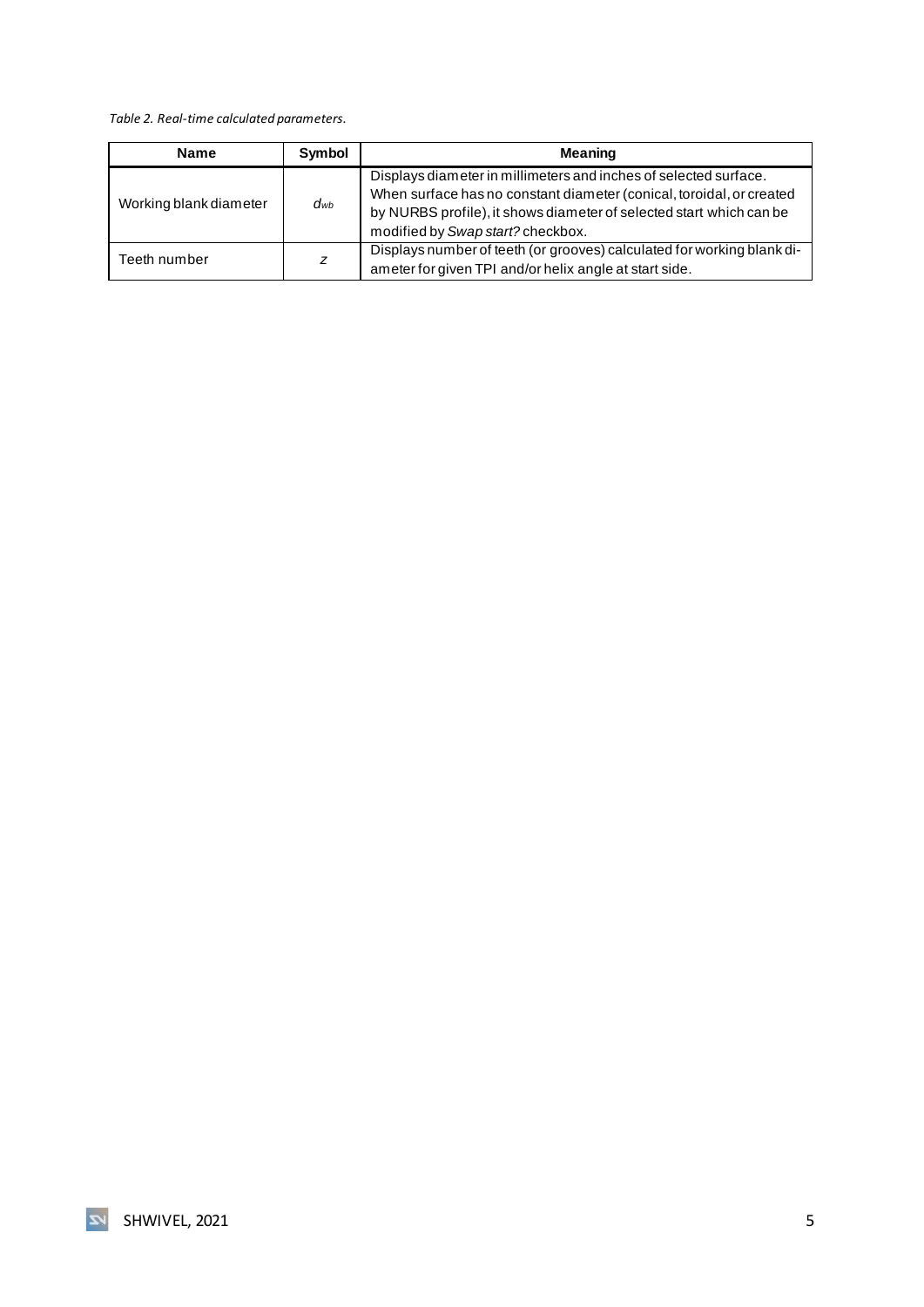## <span id="page-6-0"></span>2. Installation and uninstallation

Before you download the installer, please switch to the proper OS which you use. Buttons shown below should be visible on the product's website under the title of the plugin:



*Figure 1. Active OS for downloading installer - Mac OS in this case.*

Chosen system is marked by the blue color so in this case a Mac OS **(1)** is active. For choosing Windows you need to click the gray button **(2)**.

Mac OS installer should have *\*.pkg* format whereas Windows installer *\*.msi*.

#### <span id="page-6-1"></span>**Windows**

#### Installation

Installer should run automatically when you downloaded it from Autodesk® App Store. If not, you need to run it by double-click or selecting it and pressing *Enter*.

Installer is not digitally signed so file, especially when there is a new version of the plugin, can trigger Antiviruses or UAC. When such information about non-trusted file is displayed, try to proceed the operation by clicking *More options* button or make the security rule for the program.

#### Uninstallation

Exit the Fusion 360™ if you are currently running it and:

• rerun the plugin's installer and select the *Uninstall*button.

or

• go to the *Control Panel\Programs\Programs and Features*, find the plugin, select it, and click the *Uninstall* button.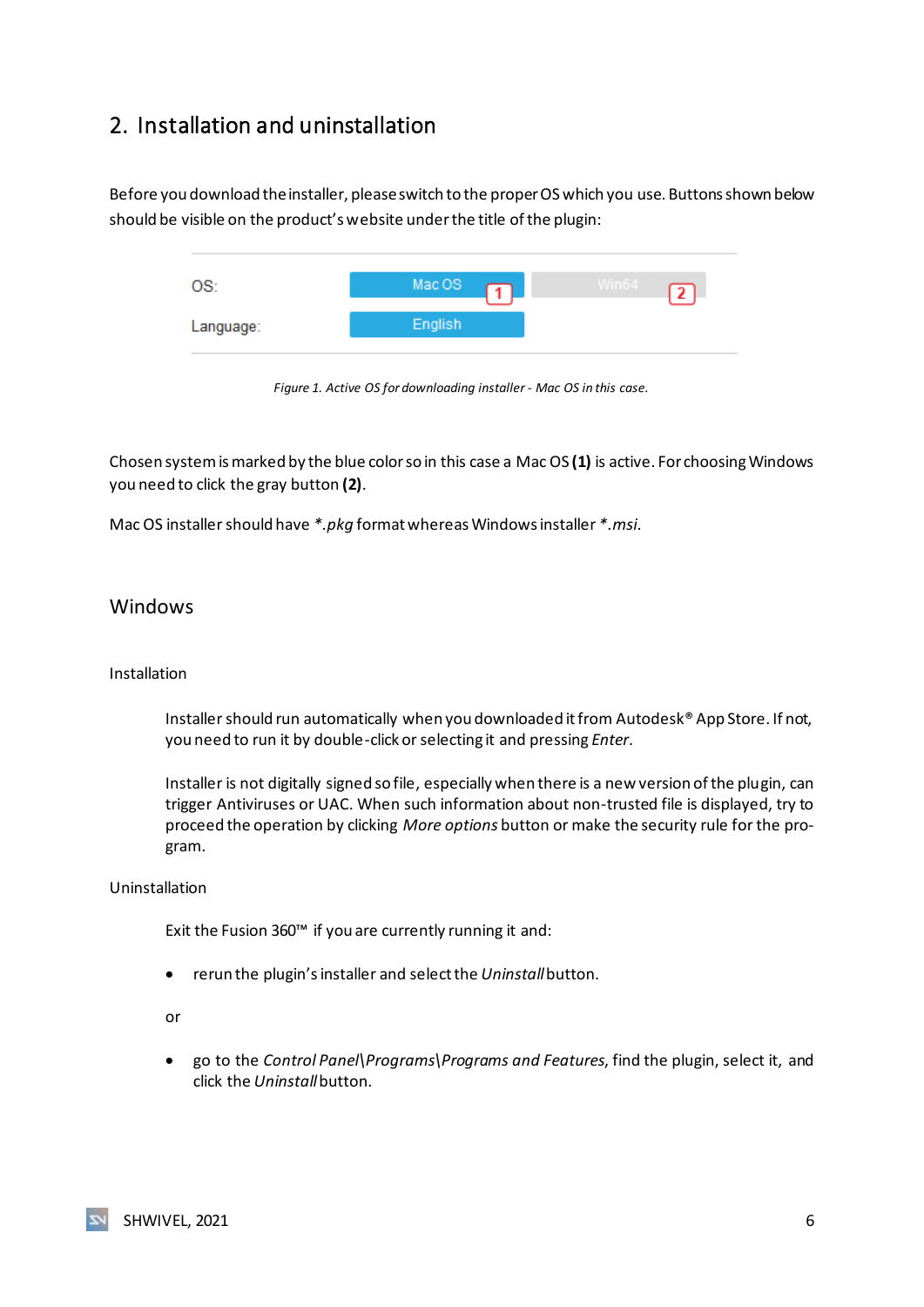## <span id="page-7-0"></span>Mac OS

#### Installation

Installer should run automatically when you downloaded it from Autodesk® App Store. If not, you need to run it by double-click or selecting it and pressing *Enter*.

#### Uninstallation

Exit the Fusion 360™ if you are currently running it, go to the *./ApplicationsPlugins*folder and select the app bundle of the plugin, then:

• then drag the bundle to the *Trash* or right-click and select *Move to Trash*

or

• select the app bundle and then hit *Command+Delete* to move the app to *Trash*.

#### <span id="page-7-1"></span>Problems

- You have Windows but accidentally downloaded installer for Mac OS
	- 1. Unpack the *Content*folder from the *\*.pkg* file it can be done, for example, by *[7-](https://www.7-zip.org/) [Zip](https://www.7-zip.org/)* package manager;
	- 2. Change the name of the *Content* folder to *Pluginname*;
	- 3. Move this folder to the *C:\Users\[YOUR USER NAME]\AppData\Roaming\Autodesk\ApplicationPlugins*
	- 4. Run the plugin<sup>2</sup> or restart Fusion 360™.

Note: this cannot be done in Mac OS.

- You have Mac OS but plugin is not visible after installation
	- 1. Unpack the *Content* folder from the *\*.pkg* file it can be done, for example, by *[Suspicious](https://mothersruin.com/software/SuspiciousPackage/)* package manager;
	- 2. Change the name of the *Content* folder to *Pluginname*;
	- 3. Copy it to the *~/Library/Application Support/Autodesk/Autodesk Fusion 360/API/AddIns*
	- 4. Run the plugin or restart Fusion 360™.

<sup>2</sup> Next section explains how to do this.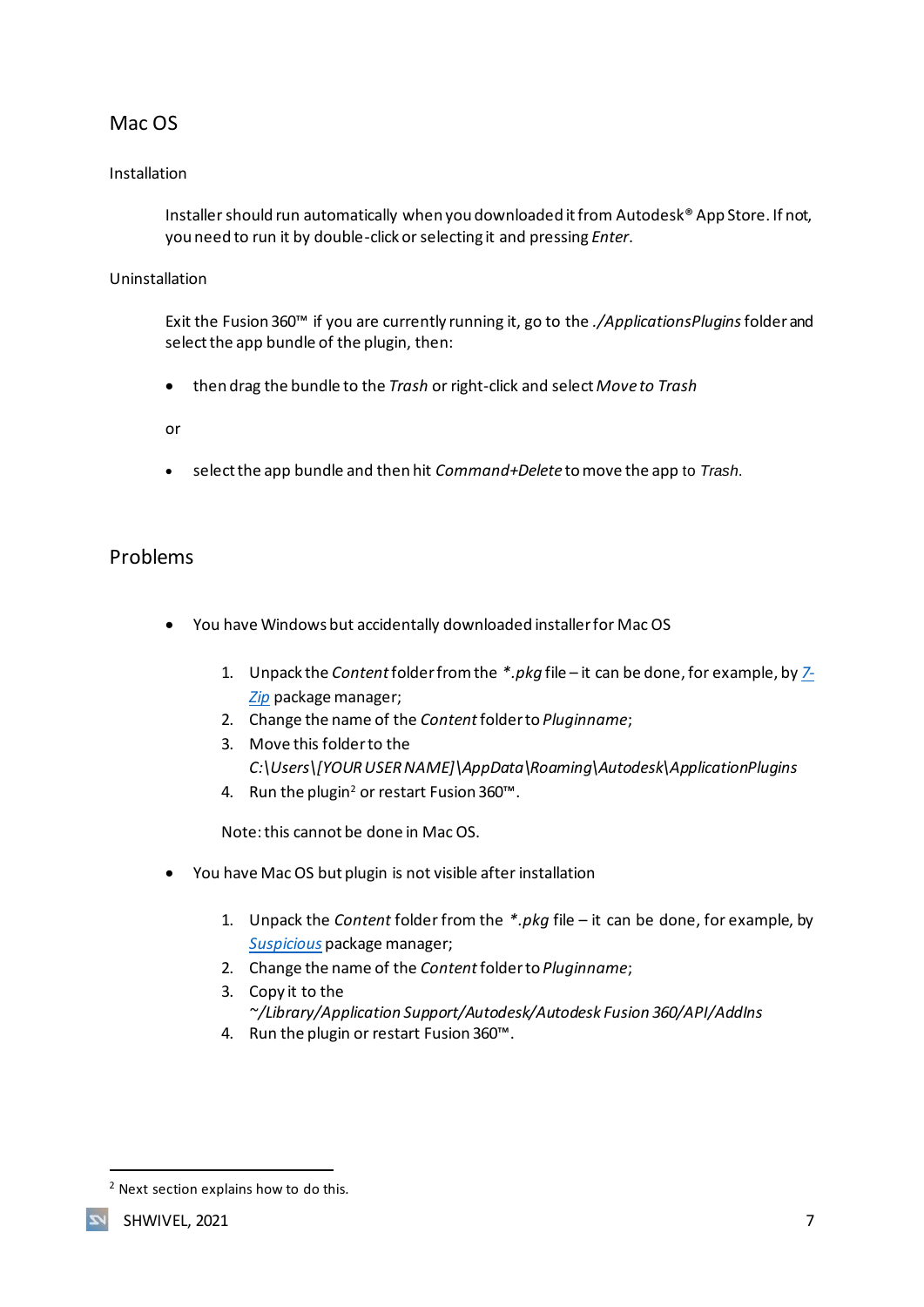## <span id="page-8-0"></span>3. Running and managing the plugin

Plugin is designed to work with the newest version of Fusion 360™ and works only with tabbed UI. When installation went properly, plugin should be shown in the *OTHERS* **(1)** panel of *SHWIVEL* **(2)** tab of *DESIGN***(3)** workspace:

| E |                   |                                                                                                    |                    |             |              |               |                    |
|---|-------------------|----------------------------------------------------------------------------------------------------|--------------------|-------------|--------------|---------------|--------------------|
| 靈 |                   | $\blacksquare$ $\mathbf{v}$ $\blacksquare$ $\preccurlyeq$ $\mathbf{v}$ $\preccurlyeq$ $\mathbf{v}$ |                    |             |              |               |                    |
|   |                   | <b>SOLID</b>                                                                                       | <b>SURFACE</b>     | SHEET METAL | <b>TOOLS</b> | <b>MANAGE</b> | <b>SHW</b><br>'WE. |
|   | <b>DESIGN</b>     | GEARS <sup>*</sup>                                                                                 | <b>OTHERS</b>      |             |              |               |                    |
|   | <b>44 BROWSER</b> |                                                                                                    | Knurl maker v3.0.0 |             |              |               |                    |

*Figure 1. Where to find the plugin.*

<span id="page-8-1"></span>Then, plugin is ready to work and for run it, you need to click the icon or position in the *OTHERS* panel.

If the plugin is not visible but you know the installation went without errors, first check if the plugin is visible by the Fusion 360™ and try to start it manually. For managing plugins, you need to run the *ADD-INS* **(1)** window of the *TOOLS* **(2)** tab as shown in the next image. By clicking the name of the plugin in *Add-Ins* **(3)** tab you can stop it **(5)**, run it **(6)** or turn off **(4)** if you don't want to start it automatically with the Fusion 360™. You can get the location of the main script **(8)** by expanding the *Details* **(7)** button. This location can also be opened by pressing the *Plugin folder* **(33)** button which is described later.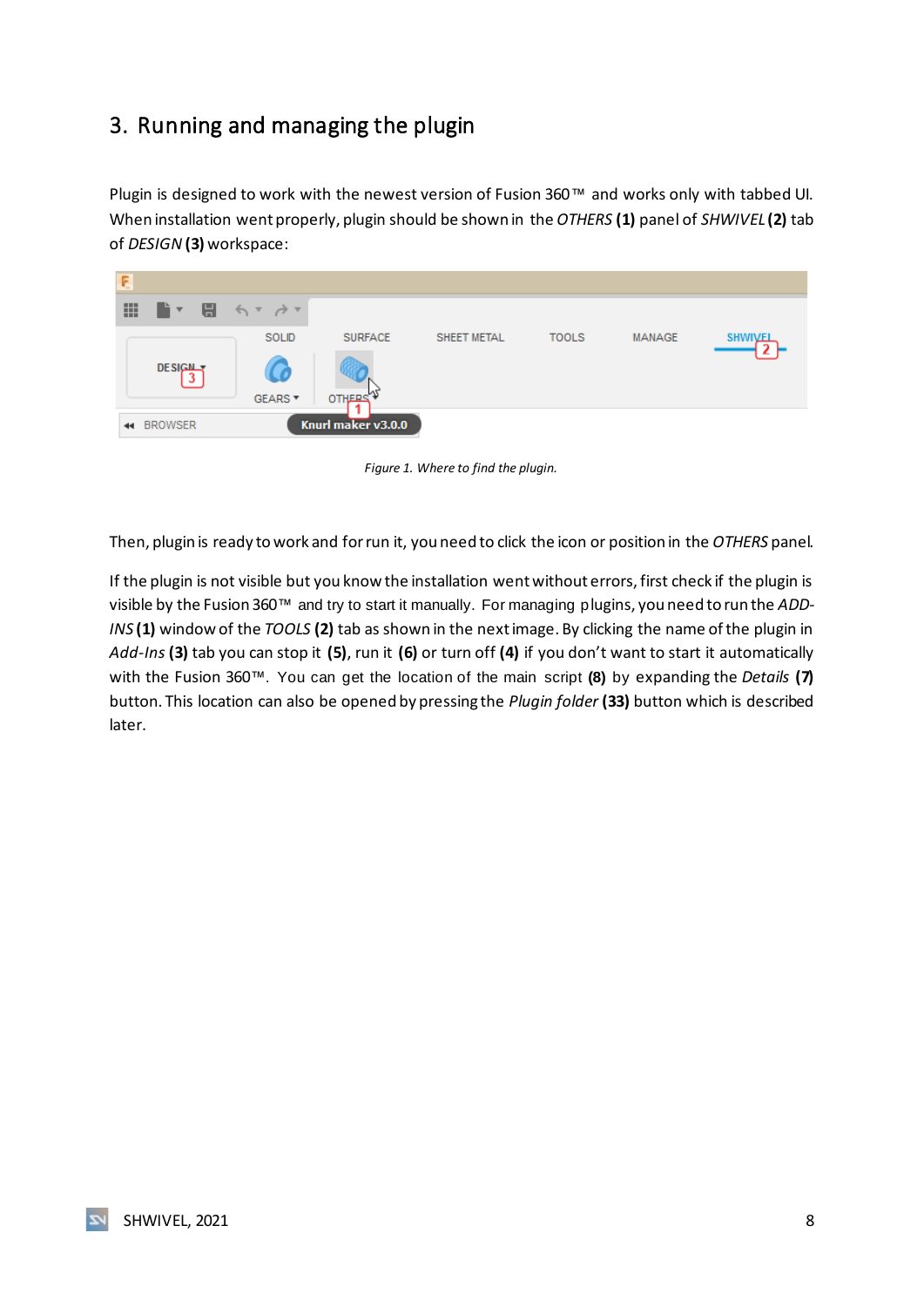| F                                                         |                                                                                                                                                                                                                                                                                                                                                                                                                                                                                                                                                                                                                         |
|-----------------------------------------------------------|-------------------------------------------------------------------------------------------------------------------------------------------------------------------------------------------------------------------------------------------------------------------------------------------------------------------------------------------------------------------------------------------------------------------------------------------------------------------------------------------------------------------------------------------------------------------------------------------------------------------------|
| ₩<br>$\blacksquare$                                       |                                                                                                                                                                                                                                                                                                                                                                                                                                                                                                                                                                                                                         |
| DESIGN <b>v</b><br><b>BROWSER</b><br>$\blacktriangleleft$ | SOLID<br><b>SURFACE</b><br>SHEET METAL<br>TOOLS<br>MAKE ▼<br>NEST <sup>*</sup><br>ADD-INS T<br>UTILITY <b>*</b><br>×                                                                                                                                                                                                                                                                                                                                                                                                                                                                                                    |
| (Uns<br>Docum<br>Named<br>O                               | F<br><b>Scripts and Add-Ins</b><br>Add-Ins<br>Scripts<br>My Add-Ins<br>♦ 100KGarages ़े<br>Bevelgearsmakeradv (<br>Bevelgearsmakerbas (<br>Bevelgearsmakerbas<br>Bevelgearsmakerbas<br>Cycloidaldrivesmaker (<br>Cycloidaldrivesmaker<br>Cylindricalgearsmaker<br>v<br>Edit<br>Create<br>Stop<br><b>Patails</b><br>Run on Startup<br><b>Description</b><br>Plugin creates cylindrical gears with shafts or rings<br><b>Full Path</b><br>C:/Users/Marcin/AppData/Roaming/Autodesk/<br>ApplicationPlugins/Cylindricalgearsmaker.bundle/Contents/<br>Cylindricalgearsmaker.py<br>8<br>Author = Marcin Szydlowski - Shwivel |
|                                                           | $Version = 2.0.2$                                                                                                                                                                                                                                                                                                                                                                                                                                                                                                                                                                                                       |

<span id="page-9-0"></span>*Figure 2. Managing the plugin. Add-in should be visible in the My Add-Ins tree.*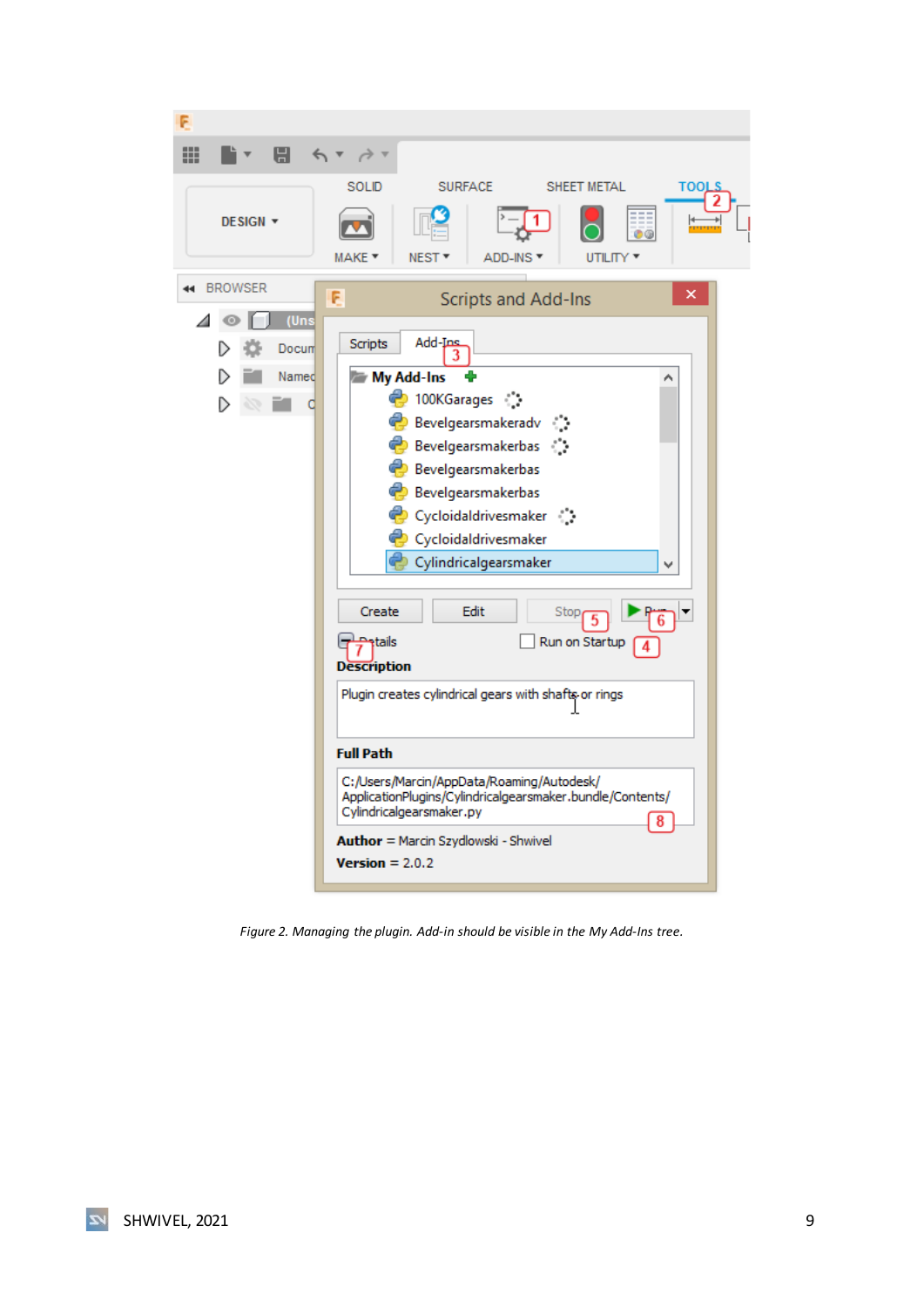## <span id="page-10-0"></span>4. User interface

This section describes functions available on user interface (UI) and how to work with the plugin.

#### <span id="page-10-1"></span>First run

When you run the program for the first time, window should look similar to this:



*Figure 3. Plugin's window at first run.*

<span id="page-10-2"></span>At the default, size of the window is the same as other plugins or tools available in Fusion so it may be very narrow and cause difficult access to settings. To change this, window can be resized by dragging the lower-right corner as shown in the next image.



*Figure 4. Resizing window.*

<span id="page-10-3"></span>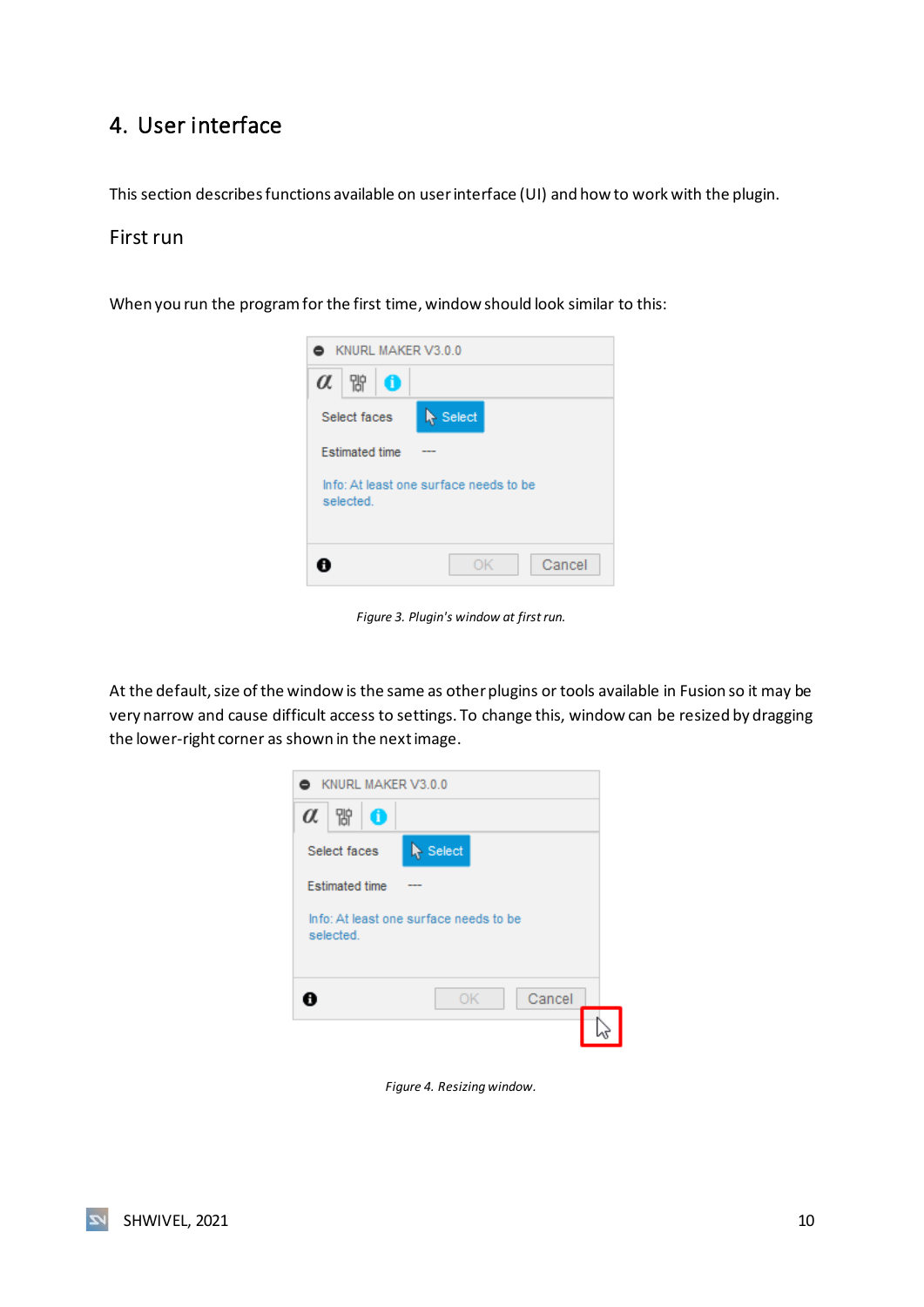## <span id="page-11-0"></span>Tooltips

Most of the inputs contains tooltips and images for displaying quick help-balloonsexplaining the meaning of parameter or setting. For showing it, mouse cursor must be hovered for a second over the input. Image shows an example of this feature for selector of surfaces:



<span id="page-11-1"></span>*Figure 5. Toolclips.*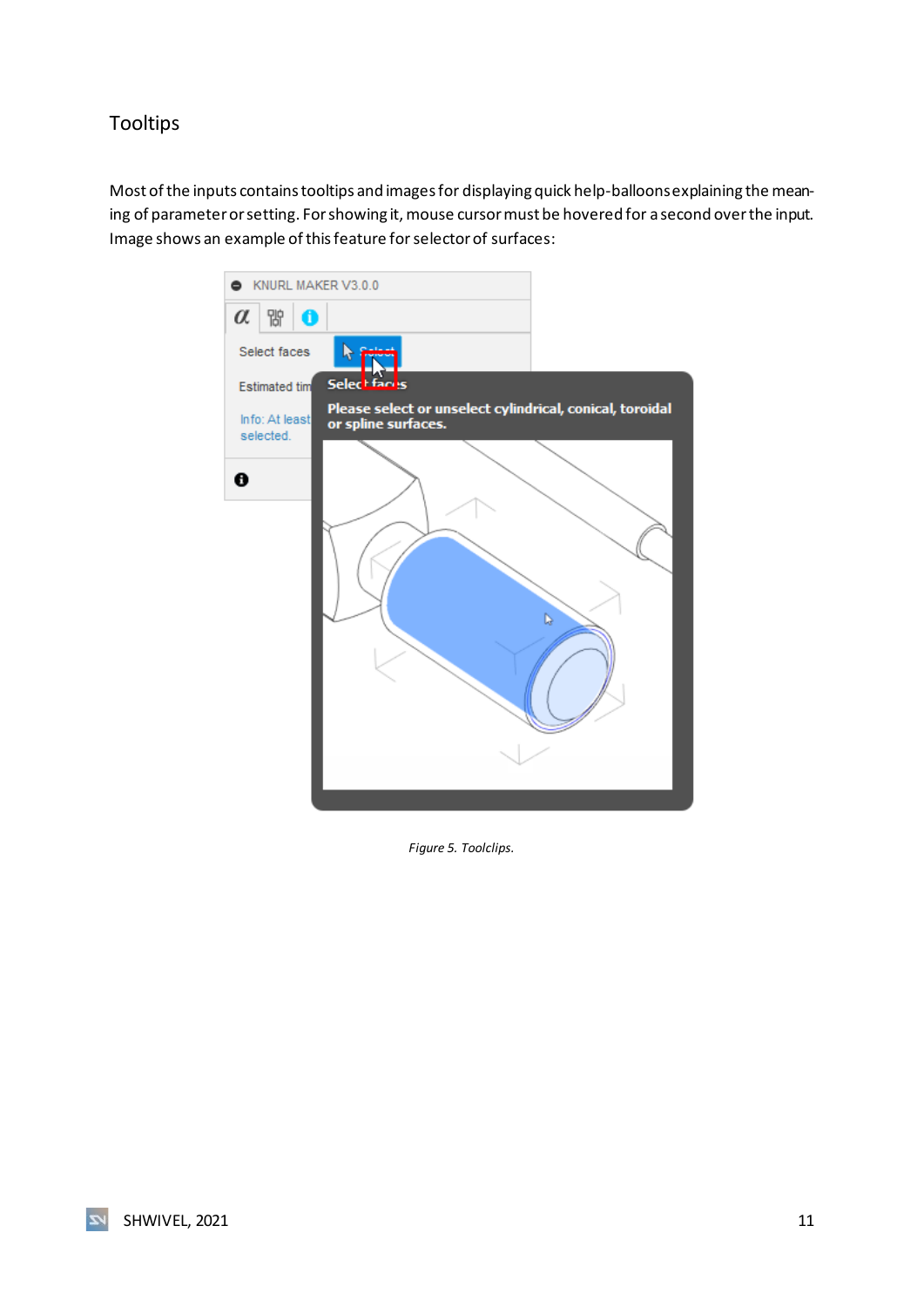## <span id="page-12-0"></span>Common elements

| Common elements of UI are always visible <sup>3</sup> and accessed on every tab. |  |
|----------------------------------------------------------------------------------|--|
|----------------------------------------------------------------------------------|--|

| KNURL MAKER V3.0.0                                  |
|-----------------------------------------------------|
| 먮<br>$\alpha$                                       |
| Select<br>Select faces<br>$\mathbf{2}$              |
| <b>Estimated tip</b>                                |
| Info: At least one surface needs to be<br>selected. |
| Cance<br>6                                          |

*Figure 6. Common elements.*

<span id="page-12-1"></span>*tabs strip* **(1)** *–* used for splitting settings and organize them as groups.

*Select faces* **(2)** – selector for choosing surfaces. There are 5 types of surfaces which can be selected:

cylindrical:



*Figure 7. Selected cylindrical surfaces.*

<span id="page-12-2"></span><sup>3</sup> Messages **(11)** are usually hidden. It is described later.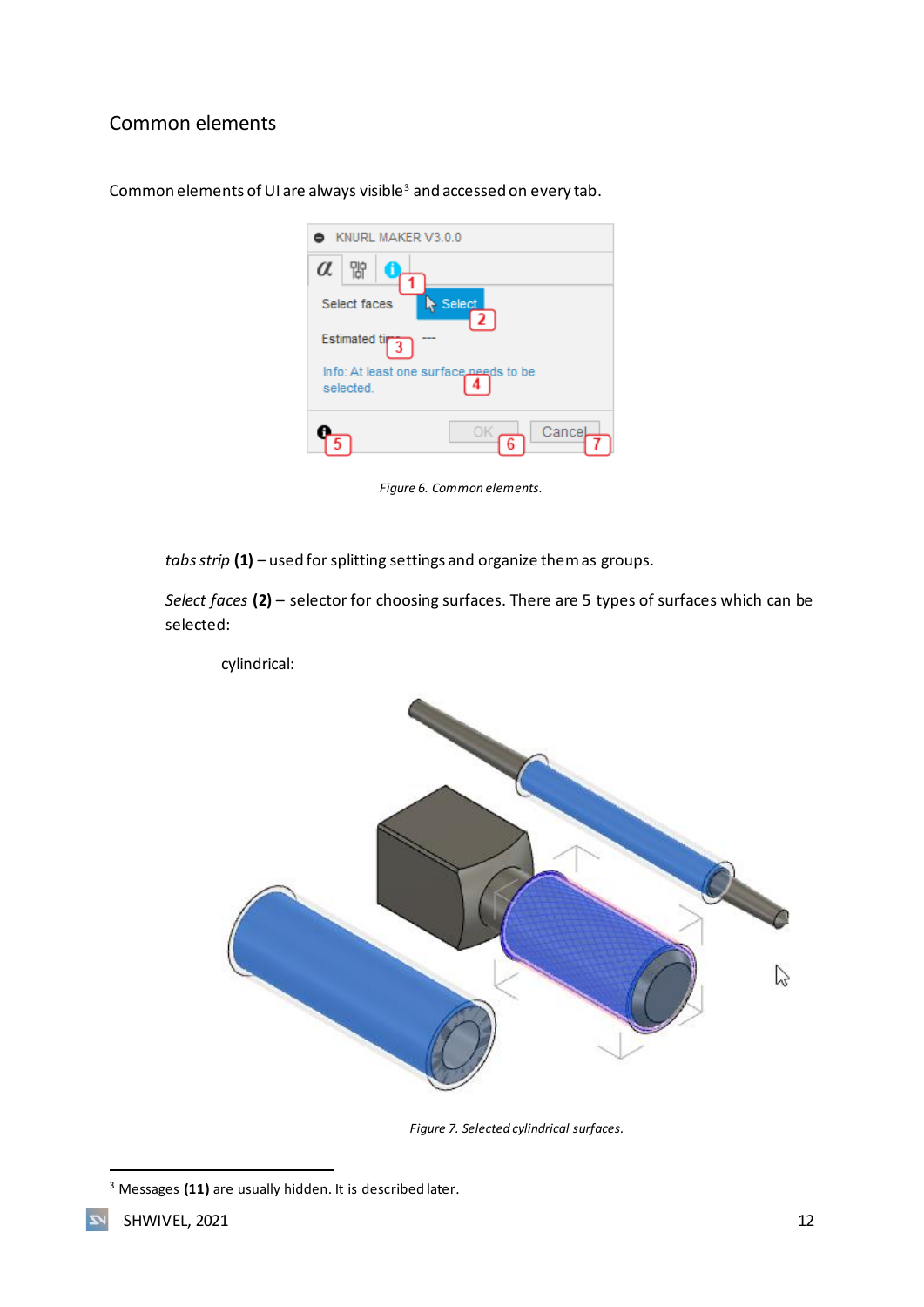conical:



*Figure 8. Selected conical surfaces.*

<span id="page-13-0"></span>toroidal (convex):



*Figure 9. Selected toroidal (convex) surface.*

<span id="page-13-1"></span>toroidal (concave):



<span id="page-13-2"></span>*Figure 10. Selected toroidal (concave) surface.*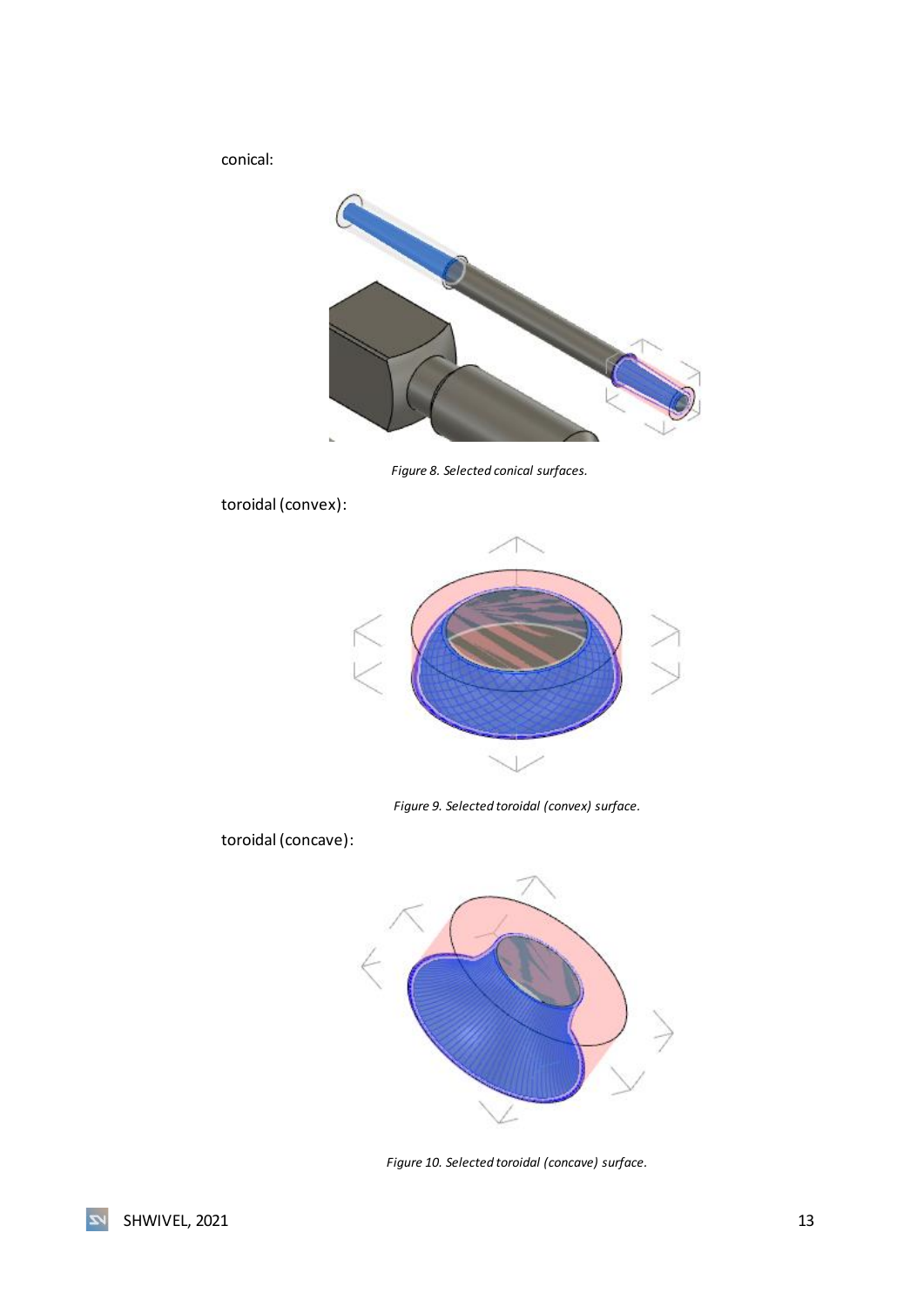$NURBS<sup>4</sup>$ :



*Figure 11. Selected NURBS surface.*

<span id="page-14-0"></span>Surface can be selected when:

- it was made by revolving around some axis:
	- o line (cylinder, cone),
	- o arc (ball or torus convex or concave),
	- o NURBS curve,
- it has only circular or arc edges located on its ends,



*Figure 12. Valid surface (left), invalid one (right).*

<span id="page-14-1"></span>• has no edges between ends (holes, spigots),



*Figure 13. Invalid surface (spigots or holes).*

<span id="page-14-2"></span><sup>4</sup> Non-Uniform Rational B-Spline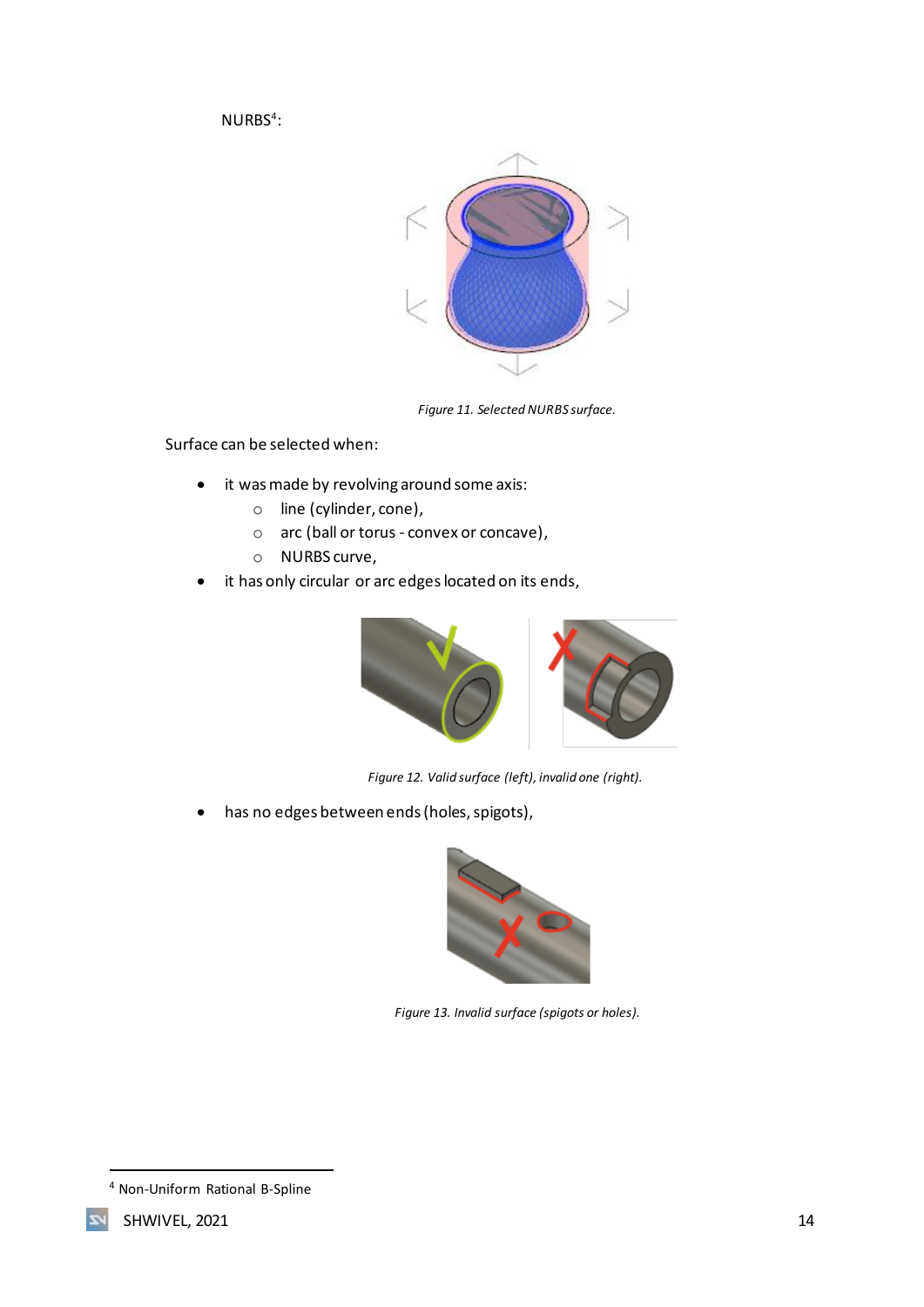• is not an internal surface (for example, part of hole),



*Figure 14. External surface and internal surface.*

<span id="page-15-0"></span>• intersection of surface has no local extrema through the axis of the surface (cases for arcs and NURBS curves).



*Figure 15. Local extrema of the surface's intersection.*

<span id="page-15-1"></span>When at least one surface is selected, a table of surfaces is presented and accessible on all tabs. Specific surface can be removed from the table by selecting it again:

|   |                                 | KNURL MAKER V3.0.0              |              |                                                           |             |  |
|---|---------------------------------|---------------------------------|--------------|-----------------------------------------------------------|-------------|--|
|   |                                 | <b><i>O</i></b> Main parameters | 朌<br>Options |                                                           | Information |  |
|   | Select faces                    |                                 |              | $\blacktriangleright$ 2 selected<br>$\boldsymbol{\times}$ |             |  |
|   | 1                               |                                 | Body2        | straight                                                  |             |  |
|   | 2                               |                                 | Body2        | straight                                                  |             |  |
| N | Select surfaces<br>Full length? |                                 |              |                                                           |             |  |

*Figure 16. Unselecting surface by clicking it again.*

<span id="page-15-2"></span>All surfaces can be removed by pressing the "x" button near the selector's button: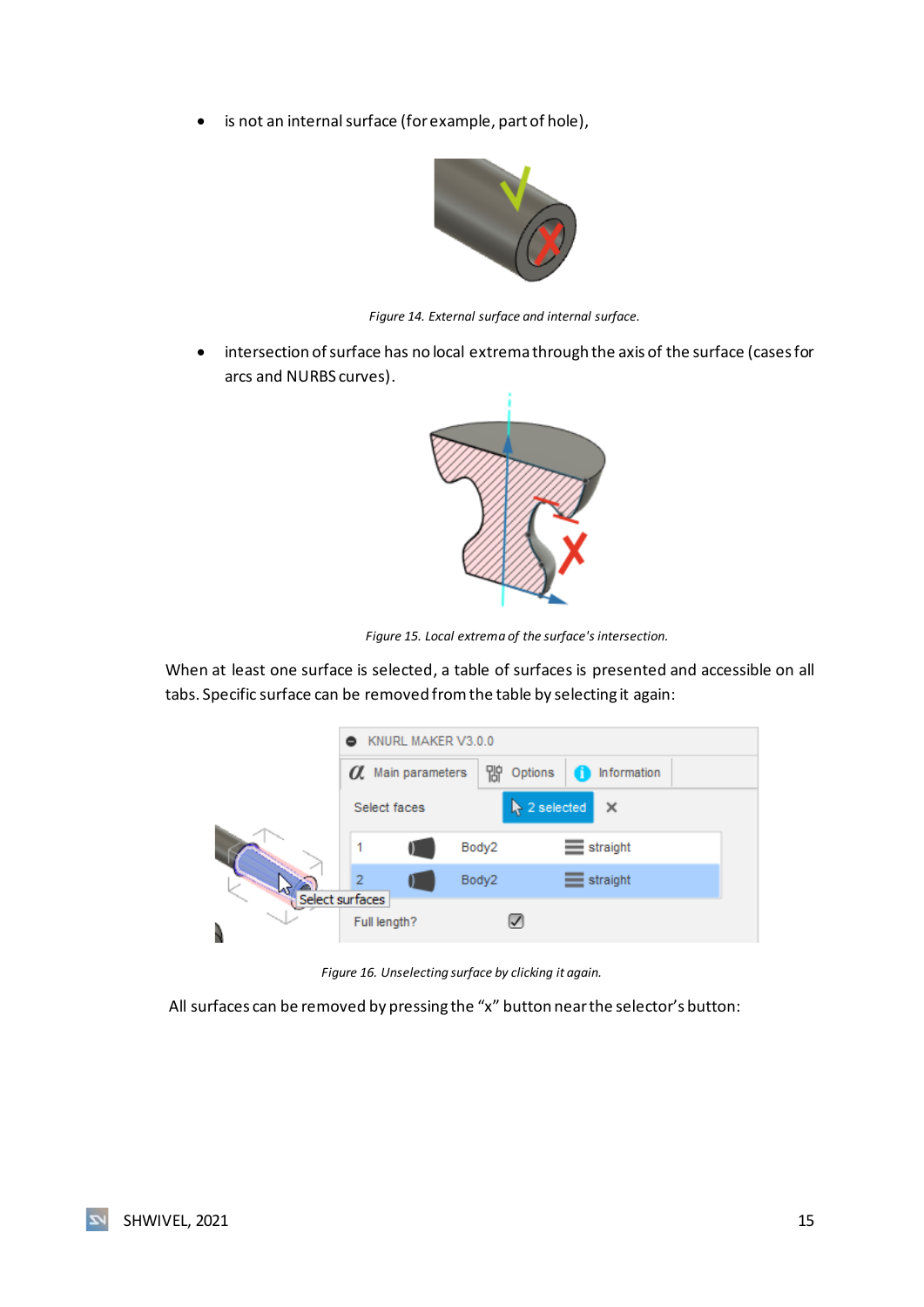| KNURL MAKER V3.0.0              |              |                                  |          |
|---------------------------------|--------------|----------------------------------|----------|
| <b><i>O</i></b> Main parameters | 먮<br>Options | Information                      |          |
| Select faces                    |              | $\blacktriangleright$ 2 selected | straight |
| 1                               | Body2        | <b>Select faces</b>              |          |
| $\overline{2}$                  | Body2        |                                  |          |
| Full length?                    |              |                                  |          |

*Figure 17. Removing all surfaces.*

<span id="page-16-0"></span>*Estimated time* **(3)** – shows estimated time needed for processing surfaces; the more runs, the better estimates; when program cannot find similar settings, no estimation is displayed. For small value of TPI and short surfaces, process lasts no more than few seconds. In case of noncylindrical surfaces, larger values of TPI and diamond patterns, processing of a single surface may take a few minutes.

*Messages***(4)** *–* shows information why something is happening or cannot be done; messages that relate to surfaces are visible only when the item related with the surface is selected; there are two types of messages:

information **(blue color)** – only one information in this plugin that the list of surfaces is empty; it prevents the process from start,

Info: At least one surface needs to be selected

*Figure 18. Information.*

<span id="page-16-1"></span>error**(red)** – describes the error caused by the wrong configuration of settings or range of parameter; if the error is related with the range of parameter, the wrong value of parameter will be erased when other item is selected; item error prevents further actions till error will be fixed, even when the invalid item is not selected; invalid items are marked by an exclamation mark.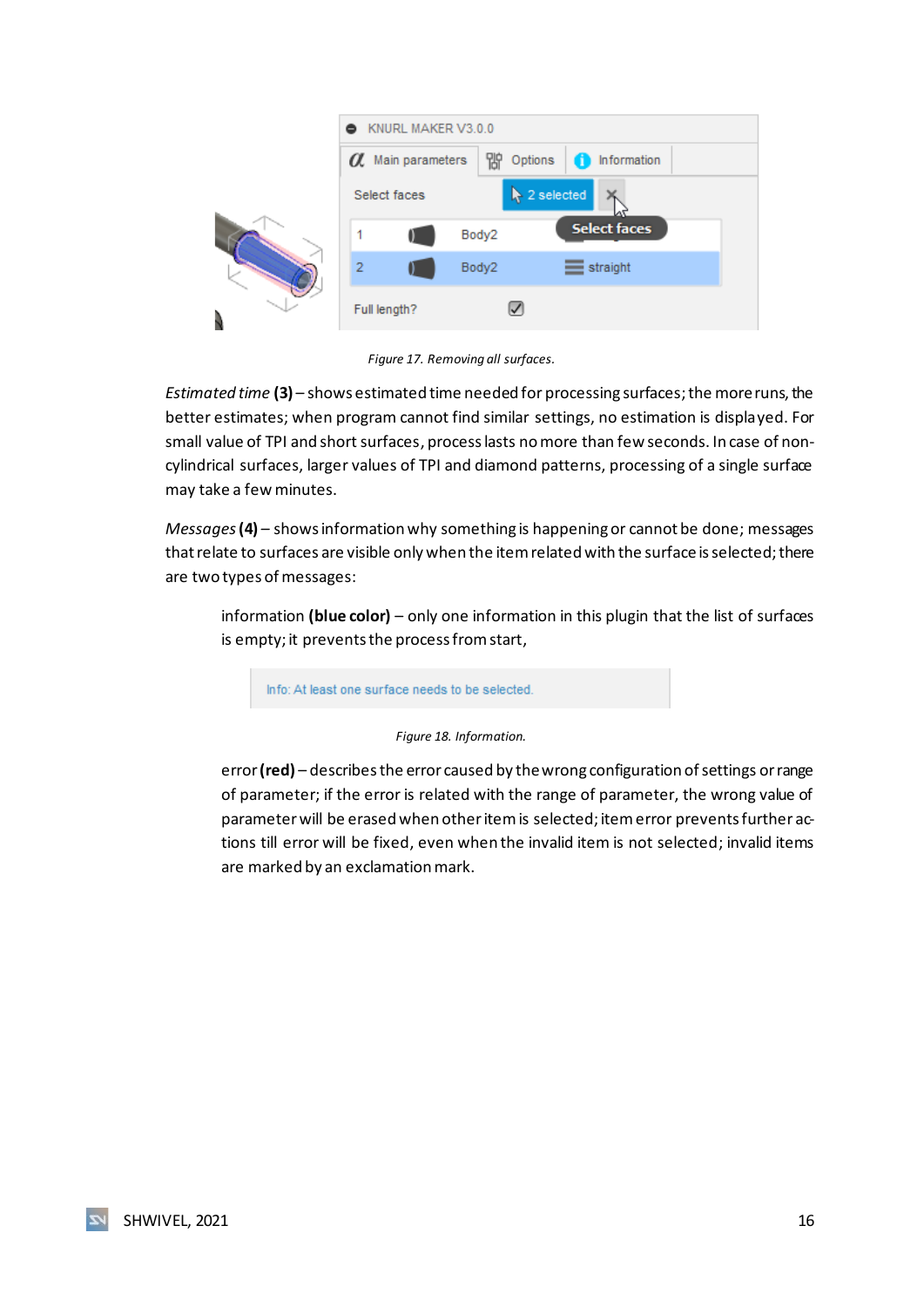| KNURL MAKER V3.0.0                             |                                              |  |  |  |
|------------------------------------------------|----------------------------------------------|--|--|--|
| a Main parameters                              | 0ptions<br>nformation                        |  |  |  |
| Select faces                                   | $\blacktriangleright$ 1 selected<br>$\times$ |  |  |  |
| х<br>1                                         | $\equiv$ straight                            |  |  |  |
|                                                |                                              |  |  |  |
| Full length?                                   | $\overline{\phantom{0}}$                     |  |  |  |
| Start offset                                   | 40.00000000 mm                               |  |  |  |
| <b>End offset</b>                              | 20.00000000 mm                               |  |  |  |
| Swap start?                                    | □                                            |  |  |  |
| Working blank diameter                         | 21.01166mm (0.82723in)                       |  |  |  |
| <b>TPI</b>                                     | smay 12 (coarse)                             |  |  |  |
| Knurl angle                                    | 80<br>90<br>70                               |  |  |  |
| <b>Teeth number</b>                            | 32                                           |  |  |  |
| Tip flattening factor                          | 0.00000000                                   |  |  |  |
| <b>Fillet factor</b>                           | ۰<br>0.00000000                              |  |  |  |
| <b>Estimated time</b>                          | $< 5$ sec.                                   |  |  |  |
| Error: knurl length must be greater than zero. |                                              |  |  |  |

*Figure 19. Error – invalid item prevents start of the process.*

<span id="page-17-0"></span>*Information* **(5)** – opens basic documentation in the default web browser.

*OK* **(6)** – starts processing surfaces; it is active when list is not empty, and all items are valid.

*Cancel* **(7)** *–* cancels changing settings and temporary hides the plugin's window.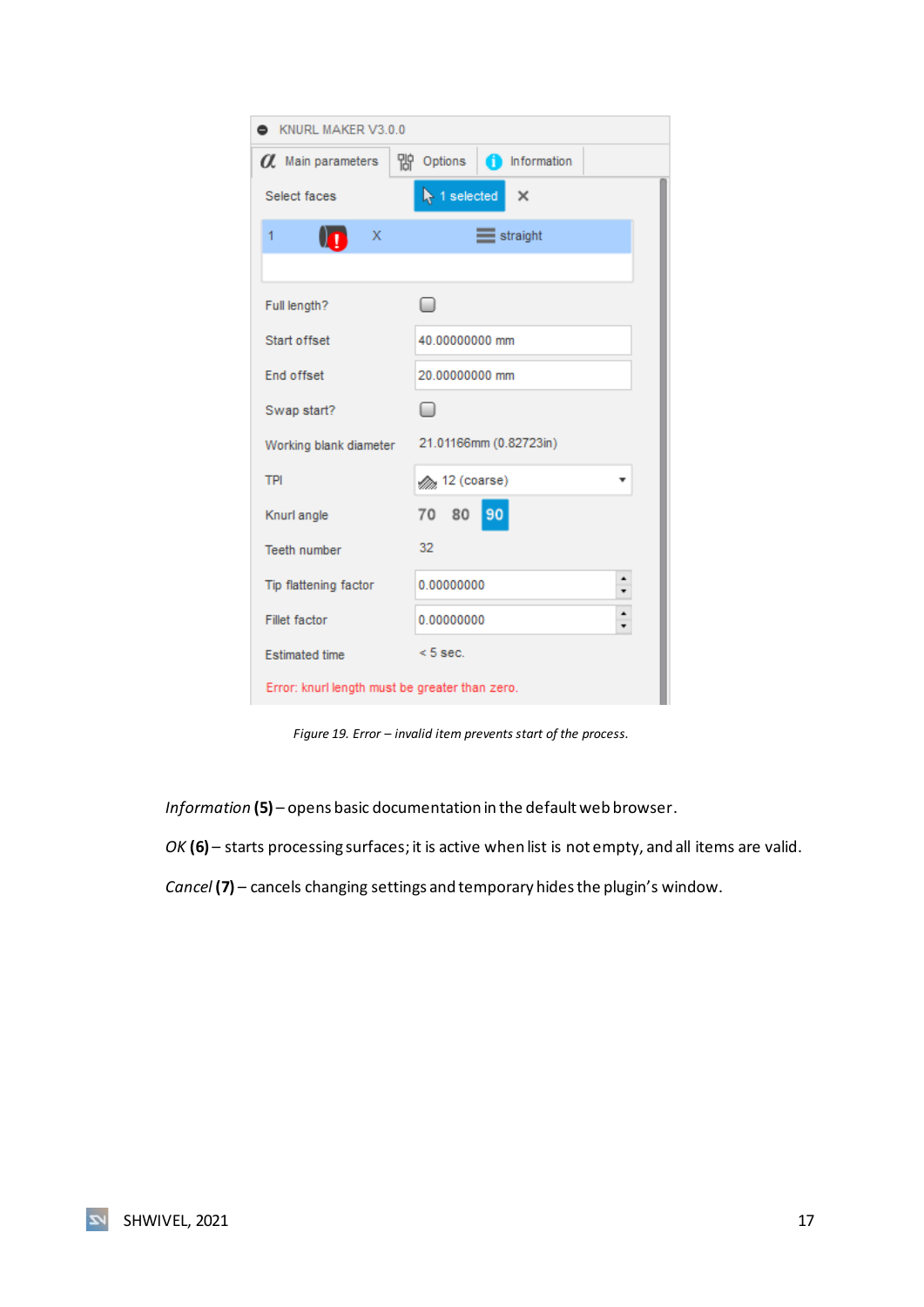<span id="page-18-0"></span>Tabs and specific functions

Interface is divided into three tabs.

| KNURL MAKER V3.0.0              |  |                  |  |  |
|---------------------------------|--|------------------|--|--|
| <b><i>O</i></b> Main parameters |  | Information<br>o |  |  |

*Figure 20. Tabs.*

<span id="page-18-1"></span>*Main parameters***(8)** – settings of parameters of modified surfaces.

*Options***(9)** – settings of formatting angles and displaying preview.

*Information* **(10)** – documentation, links, checking updates.

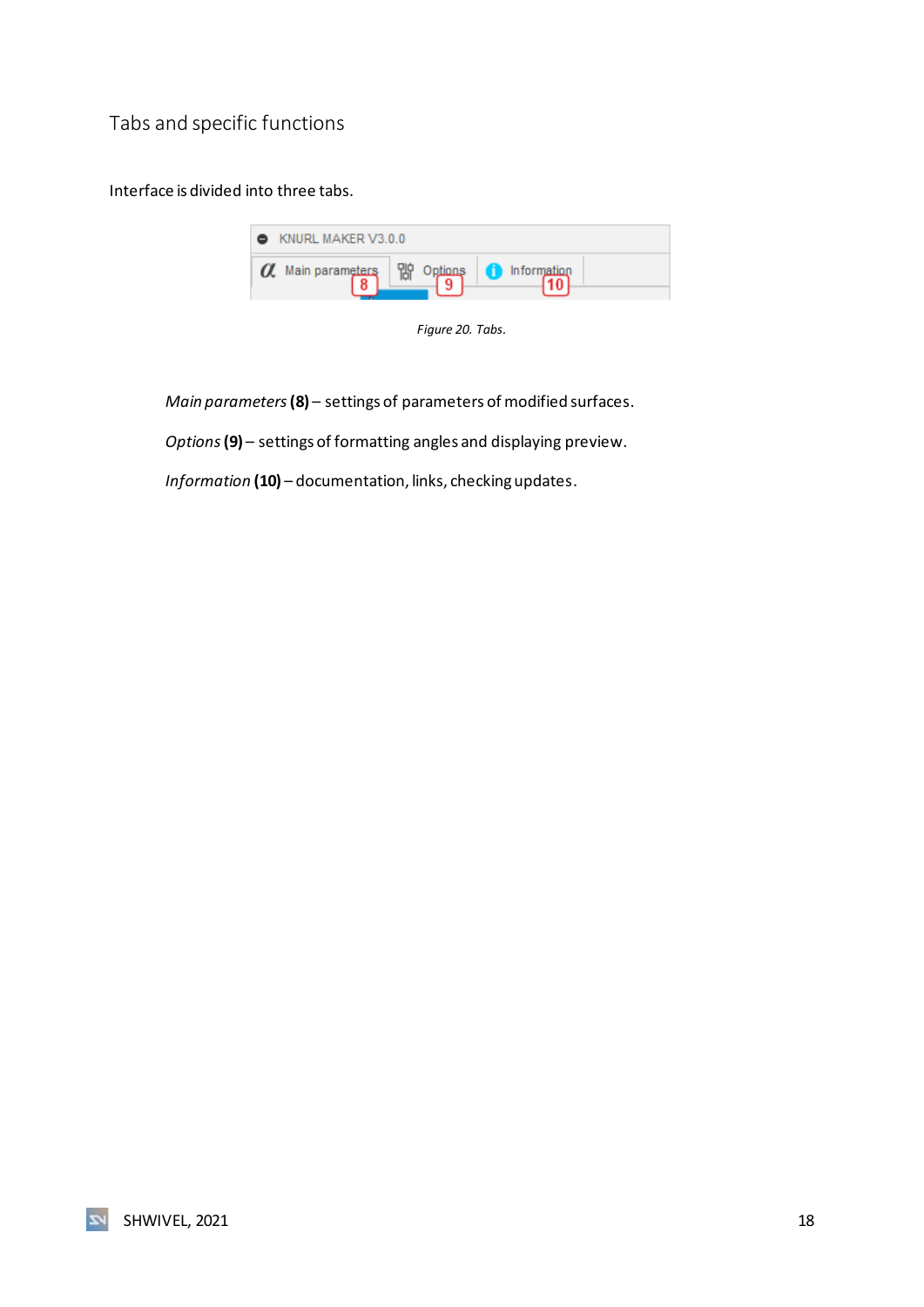#### <span id="page-19-0"></span>Main parameters

Parameters are automatically displayed when an item is selected.

KNURL MAKER V3.0.0 *O* Main parameters Options Information Select faces  $\blacktriangleright$  1 selected  $\times$ D Straight  $\overline{1}$ handle 12 13 14 11  $\boxtimes$  15 Full length? 21.01166mm (0.82723in) 16 Working blank diameter **TPI** 17 set 12 (coarse) 80 90 70  $\boxed{18}$ Knurl angle  $32 [19]$ Teeth number  $\hat{\phantom{a}}$ 0.00000000  $\boxed{20}$ Tip flattening factor  $\cdot$  $\hat{\phantom{a}}$  $\sqrt{21}$ Fillet factor 0.00000000  $< 5$  sec. **Estimated time**  $\bullet$ OK Cancel

*Table of selected surfaces***(11)** – shows selected surfaces; it is visible on every tab.

*Figure 21. Main parameters.*

<span id="page-19-1"></span>*Type of surface* **(12)** – icon which represents type of the selected surface: cylindrical  $\begin{pmatrix} 1 & 1 \\ 1 & 1 \end{pmatrix}$  toroidal (convex)  $\begin{pmatrix} 1 & 1 \\ 1 & 1 \end{pmatrix}$  NURBS conical  $\begin{array}{|c|c|c|}\n\hline\n\end{array}$  toroidal (concave) *Name of body* **(13)** – name of the parent body of the surface.

*Type of pattern* **(14)** – type of pattern for selected surface:

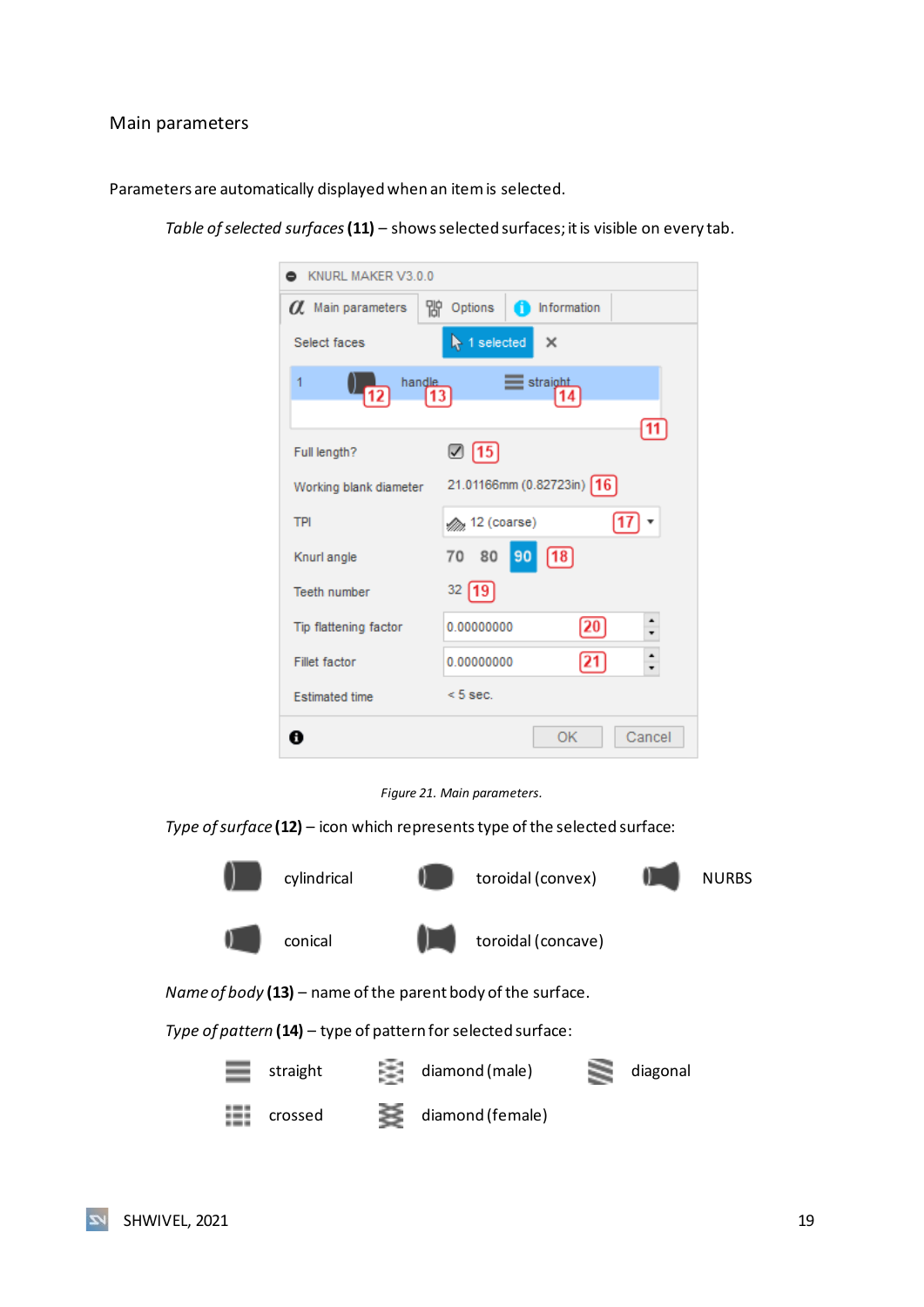*Full length?* **(15)** *–* if this option is checked, knurling will be performed through the whole surface. Otherwise, there are possible to change both start and end offset of knurling range:

| Full length? |               |    |
|--------------|---------------|----|
| Start offset | 0.00000000 mm | 22 |
| End offset   | 0.00000000 mm | 23 |
| Swap start?  |               |    |

*Figure 22. Changing range of knurling.*

<span id="page-20-0"></span>*Start offset* (22) – distance between the beginning of surface and the knurled area.

*End offset***(23)** *–* distance between the ending of surface and the knurled area.

*Swap start?* **(24)** *–* checking this option swaps start with end of knurled area; it also changing the number of teeth for non-cylindrical surfaces.

*Working blank diameter* **(16)** *–* diameter of surface on the start side; for cylindrical surfaces it is constant, for other types it may be changed by using the *Swap start?* checkbox. It always indicate start or end diameter of the surface.

*TPI* **(17)** *–* teeth per inch, denotes number of teeth per one inch of circumference for working blank diameter; when working blank diameter does not give an integer number of teeth, theirs number will be rounded.

*Knurl angle* **(18)** *–* angle between flanks of teeth.

*Teeth number* **(19)** *–* number of teeth based on TPI, working blank diameter and (in case of diagonal and diamond patterns) helix angle.

*Tip flattening factor***(20)** *–* factor used for mimics the amount of material squeezed during the process; when it's value equals 0, teeth are sharp, whereas 1 means that teeth are no higher than the working blank diameter.

*Fillet factor* **(21)** *–* factor used for adding fillet on the root and top of teeth; this setting is unavailable for diamond patterns; radius of fillet relates to the tooth's height.

#### **Option for crossed pattern**

Crossed pattern is available only for cylindrical surfaces. It gives possibility for setting number of horizontal grooves:

| Grooves number |  | $\sqrt{25}$ |  |
|----------------|--|-------------|--|
|----------------|--|-------------|--|

*Figure 23. Additional option for crossed pattern.*

<span id="page-20-1"></span>*Grooves number* **(25)** *–* number of horizontal grooves for crossed pattern.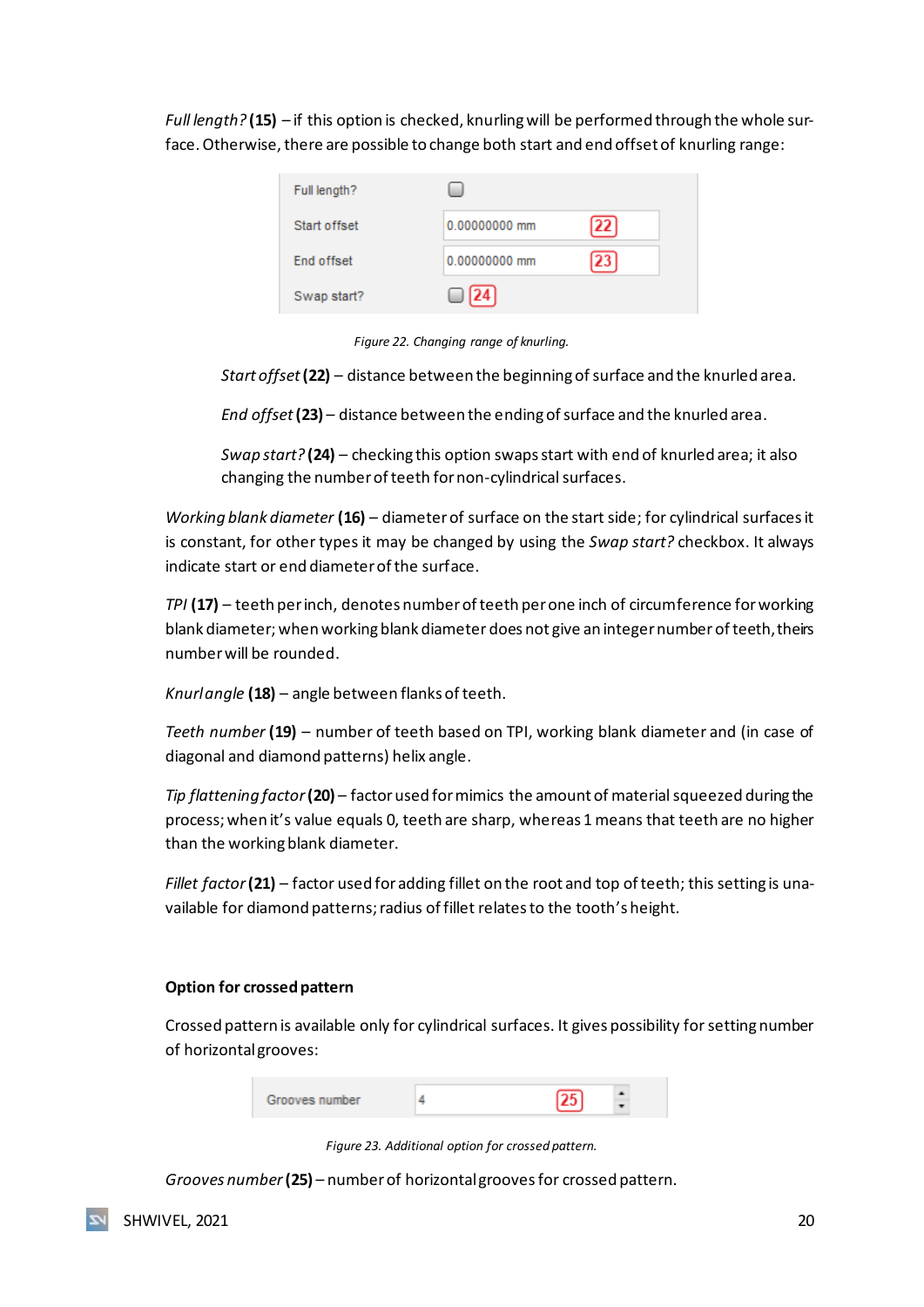

*Figure 24. An example of knurl with four horizontal grooves applied to cylindrical surface.*

#### <span id="page-21-0"></span>**Option for diagonal and diamond patterns**



*Figure 25. Additional options for diagonal and diamond patterns.*

<span id="page-21-1"></span>*Knurl angle* **(26) –** helix angle of teeth; it can be entered as decimal or HMS format<sup>s</sup>; corresponding HMS or decimal value is displayed.

*Hand* **(27)** *–* direction of teeth (right - RH or left- LH); this setting is available only for diagonal pattern.

<sup>5</sup> Angles can be switched between decimal or HMS format.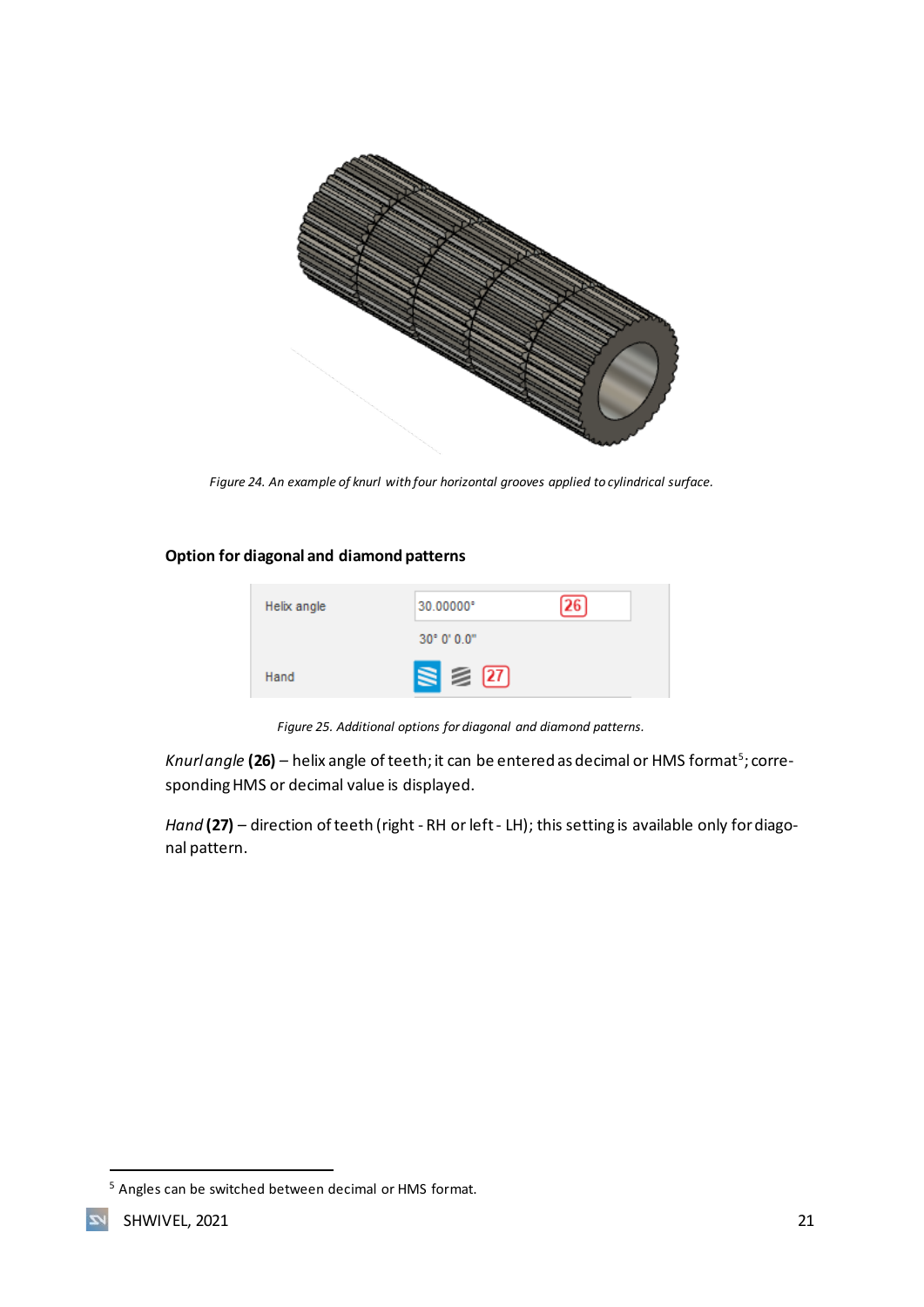## <span id="page-22-0"></span>Option's tab



*Figure 26. Option's tab.*

<span id="page-22-1"></span>*Angle format* **(28)** – options for changing way how angular values are set: as decimal (default) or HMS.



*Show preview* **(29)** – if this option is checked, preview of items is shown.

<span id="page-22-2"></span>*Figure 27. Preview of two surfaces: in this case, selected one is indicated by bounding box and lines of pattern.*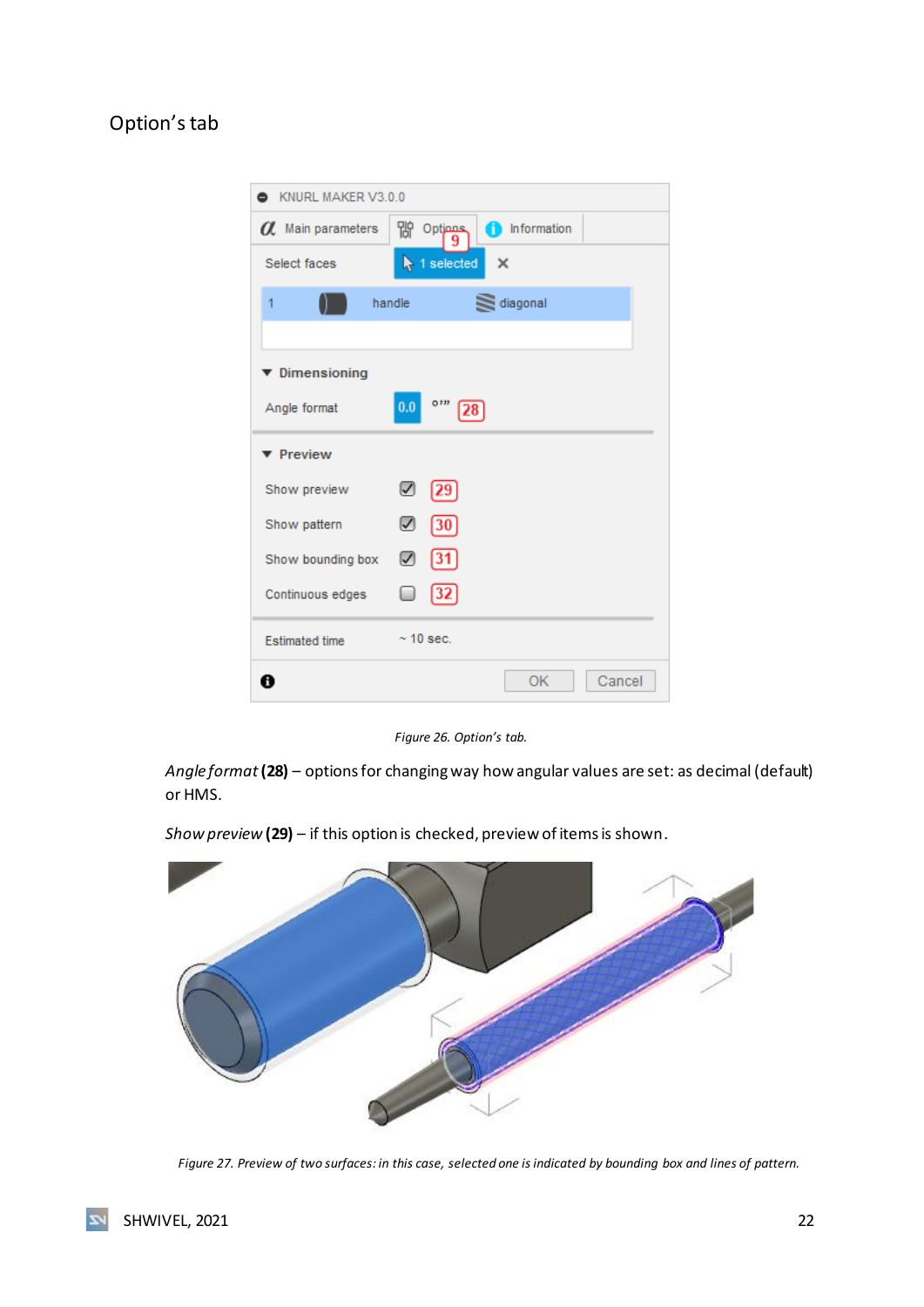*Show pattern* **(30)** – if this option is checked, lines of pattern are shown in knurling area.

*Show bounding box* **(31)** – if this option is checked, a bounding box is drawn around the selected item.

*Continuous edges* **(32)** – if this option is checked, edges of bounding box are drawn as lines, otherwise only corners are marked.

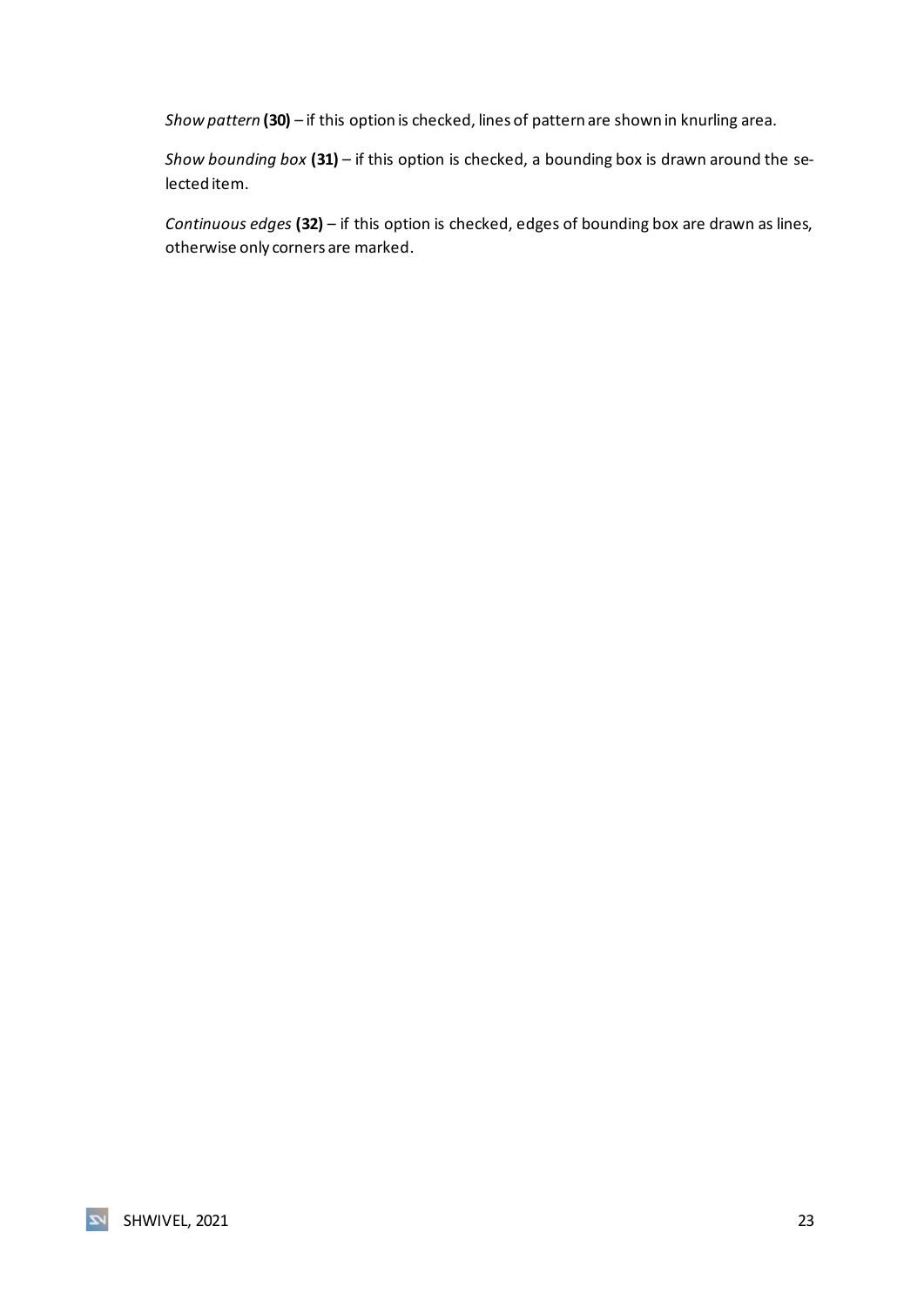### <span id="page-24-0"></span>Information tab

| KNURL MAKER V3.0.0       |                                  |                    |        |  |
|--------------------------|----------------------------------|--------------------|--------|--|
| $\alpha$ Main parameters | Options                          | nformation<br>10   |        |  |
| Select faces             | $\blacktriangleright$ 2 selected | $\times$           |        |  |
| 1                        | Body2                            | diamond (male)     |        |  |
| 2                        | Body1                            | <b>III</b> crossed |        |  |
| <b>Files and links</b>   |                                  |                    |        |  |
| Plugin folder            | $\binom{2}{3}$                   |                    |        |  |
| Runtime folder           | 134                              |                    |        |  |
| Documentation            | Lì<br> 35                        |                    |        |  |
| Guide (offline)          | [36]<br>Lì                       |                    |        |  |
| Guide (online)           | <u>link</u><br>137               |                    |        |  |
| Privacy policy           | <u>link</u><br> 38               |                    |        |  |
| Check updates            |                                  | 39                 |        |  |
| <b>Estimated time</b>    | $\sim$ 30 sec.                   |                    |        |  |
| A                        |                                  | ОK                 | Cancel |  |

*Figure 28. Information tab.*

<span id="page-24-1"></span>*Plugin folder* **(33)** – opens root directory of the plugin.

*Runtime folder* **(34)** – opens runtime directory of the plugin.

*Documentation* **(35)** – opens basic documentation, the same as on the website but available offline.

*Guide (offline)* **(36)** – opens this guide offline by the default PDF reader.

*Guide (online)* **(37)** – redirects to this guide by default web browser.

*Privacy policy* **(38)** – privacy policy (only online).

*Check updates* **(39)** – button for checking updates.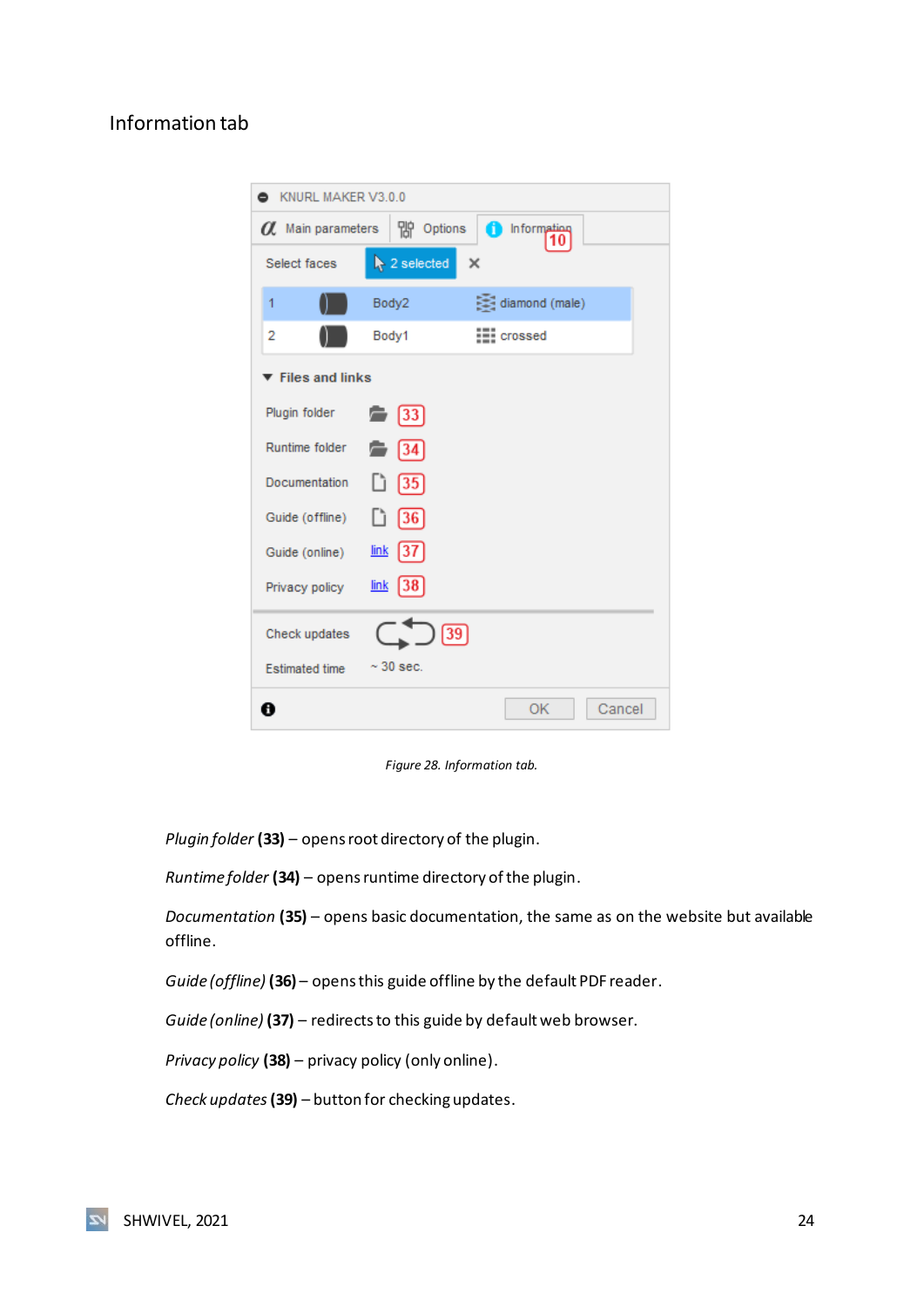## <span id="page-25-0"></span>5. Additional information

### <span id="page-25-1"></span>Sensitive data

Apart from version checking, no other Internet communication is done by the plugin. User data which are stored (only in case of errors) are paths of directories. This is a natural consequence of how the logging stores stack trace of errors. It is a normal and common behavior in all programming languages and technologies, and it helps to search the cause of error in files and to find solutions.

<span id="page-25-2"></span>Runtime directory



*Figure 29. Runtime directory – example on Win machine.*

<span id="page-25-4"></span>Plugin uses a runtime directory located in the temporary folder of your system's directory. If your user does not have read/write permissions to this directory, files will not be created but you will be informed (on the *Information* tab) what you should do. Files created and used by the plugin are:

*last settings.json* - contains settings of last used parameters; it is useful when you want to repeat operation for the same values without setting all the fields once again,

*stats.json* - contains times of executions used for estimating time,

*Error\_YYMMDD\_HHmmss.json, Stacktrace\_YYMMDD\_HHmmss.txt* - contains information about errors and it is used for fixing them.

<span id="page-25-3"></span>Errors

In case of errors, information about them is saved in the *Errors*folder of the plugin. You can easily check the content of the files using the simplest text editors. These files may be very useful for fixing errors and they need to be attached to the mail to the support.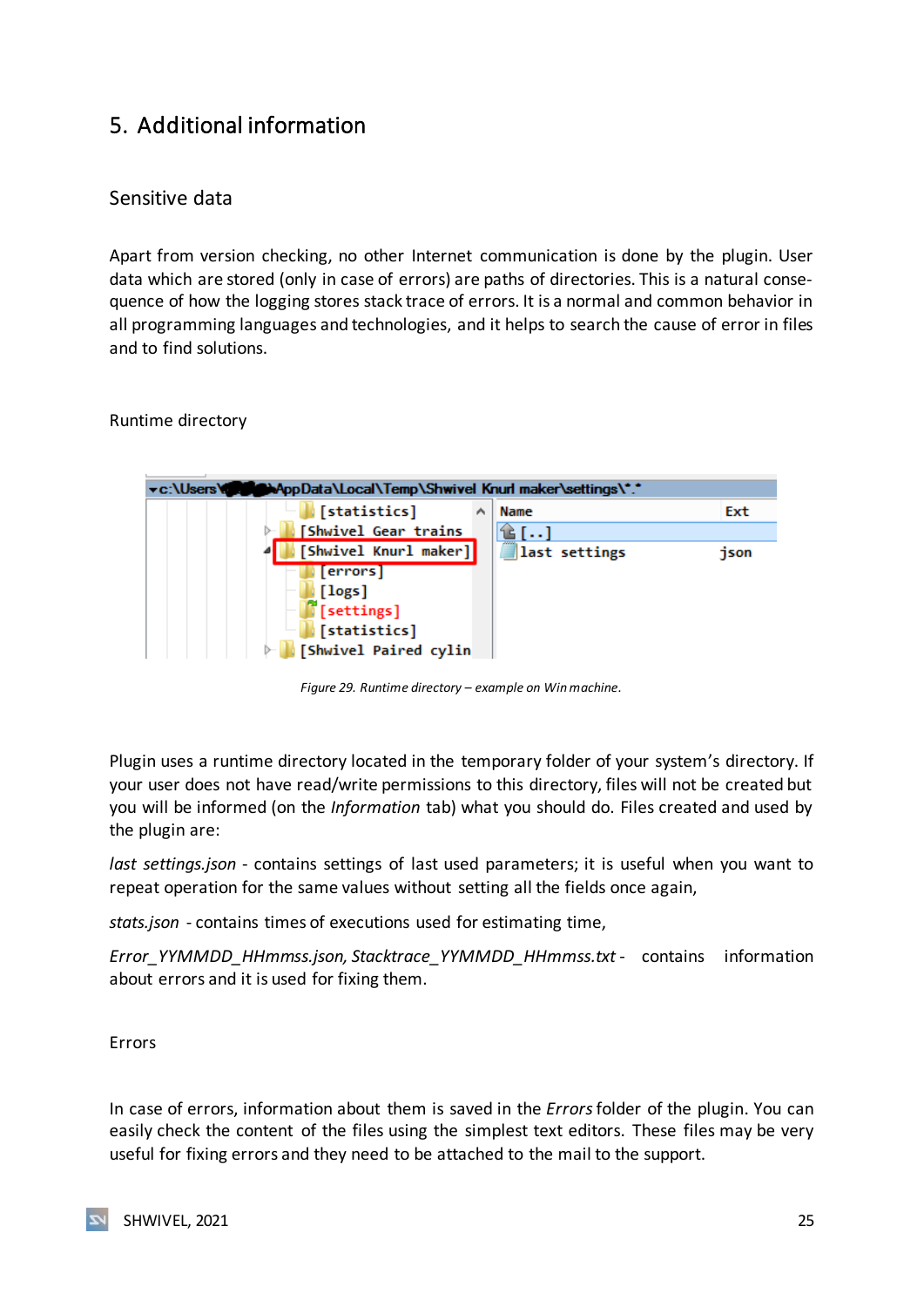### <span id="page-26-0"></span>Invoices

If you purchased the program as an entrepreneur, please send the following data to get an invoice maximum to the 15th day of the next month after the month of the purchase:

- Name of product,
- Date of purchase,
- Name of company/institution/buyer,
- Address,
- Your VAT number (in case of the company).

As a private individual you can request for an invoice 3 months after the month of purchase. Mail is in the *Support and contact* section.

### <span id="page-26-1"></span>**Discounts**

Discount is available in case of buying a necessary number of licenses but first, they need to be bought. After that, you need to send an email which provide the name of application you bought and the number of licenses. Discount will be returned to the same PayPal account which was used for buying the plugins.

<span id="page-26-3"></span>*Table 3. Discount.*

| <b>Number of licenses</b> | <b>Discount</b> |
|---------------------------|-----------------|
| $1 - 3$                   | 0%              |
| $4 - 10$                  | 10%             |
| $10 - 20$                 | 25%             |
| 550                       | 50%             |

### <span id="page-26-2"></span>Known problems

For some configuration of settings and specific surfaces there may occur very thin vertical surfaces after knurling: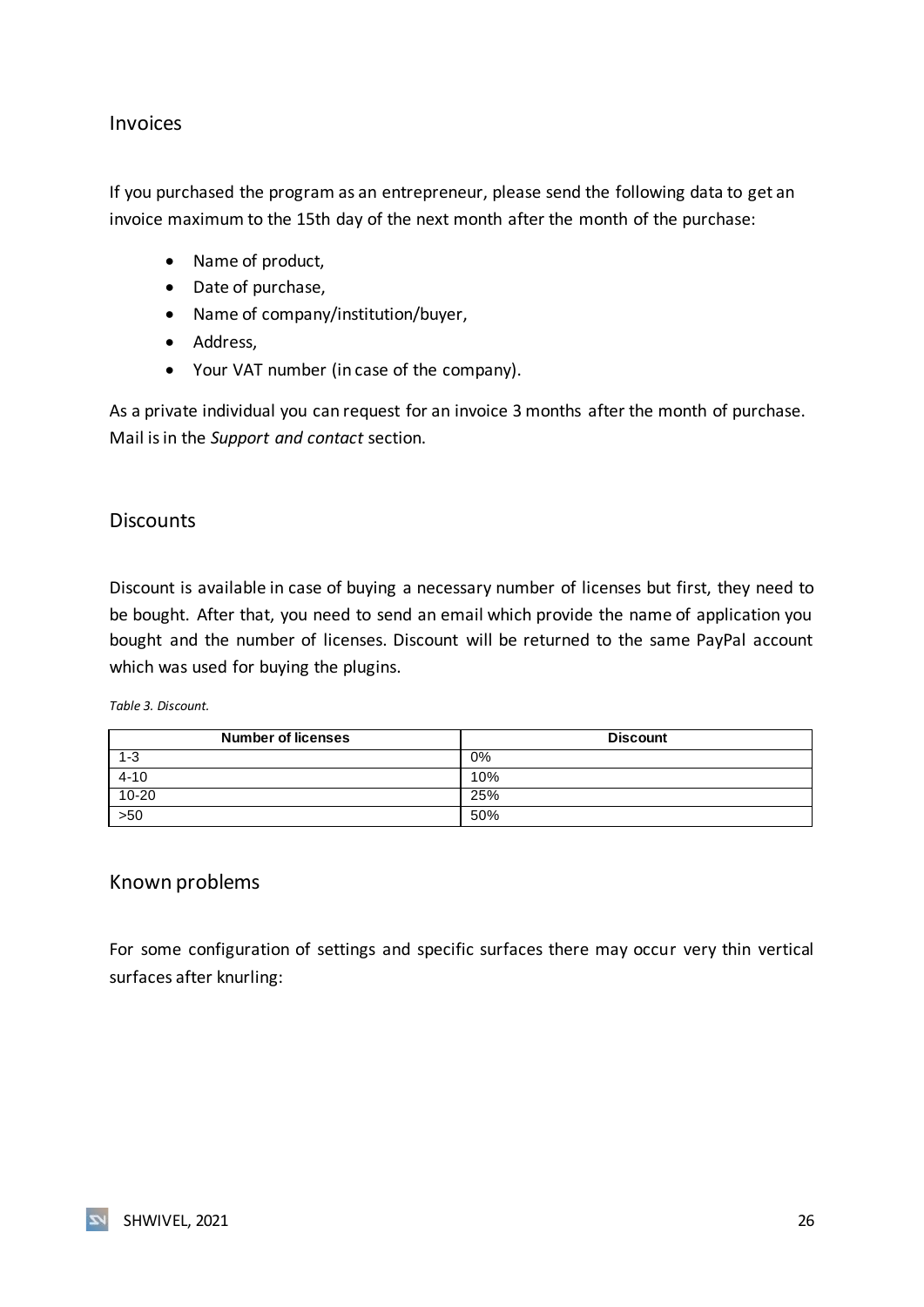

*Figure 30. Very thin additional surfaces (vertical on the left) and section of the body showing them.*

<span id="page-27-0"></span>For avoiding it, try to change the flattening factor **(20)** for 0.05 or 0.1 (also larger values if it doesn't help). However, for printing purposes, models exported as STL are sliced without these geometries, so perimeters are valid:



*Figure 31. Sliced STL model with proper perimeters.*

<span id="page-27-1"></span>If you need the model for CNC graving, perform the simulation first to see if these surfaces do not prevent the tool from cutting or do not affect the path of machining.

Other problems are described in the *Problems*subsection of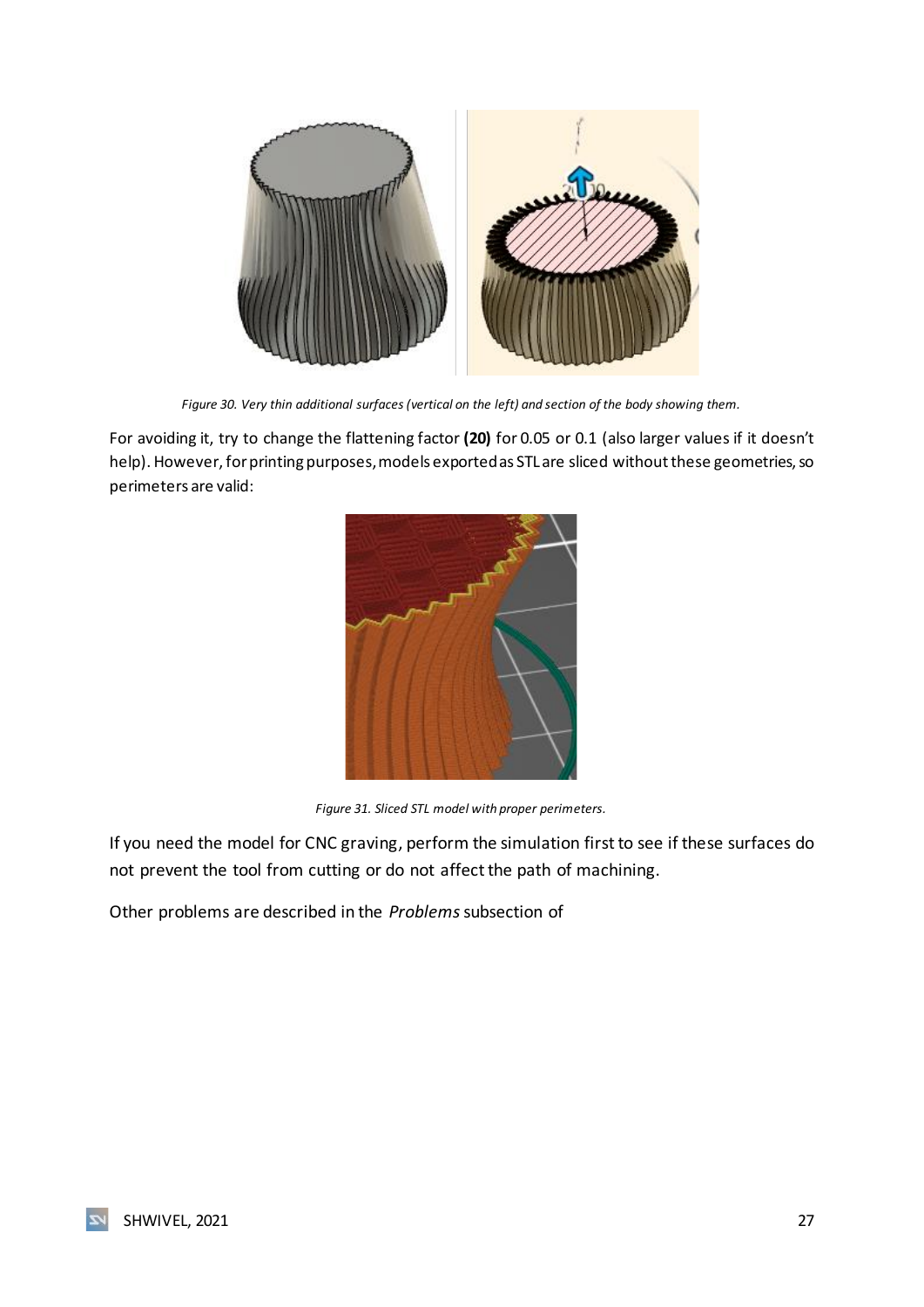*Installation* **and uninstallation** section. If you encounter and error linked with specific set of parameters, please use the mail from the *Support and contact* section to explain and describe your problem.

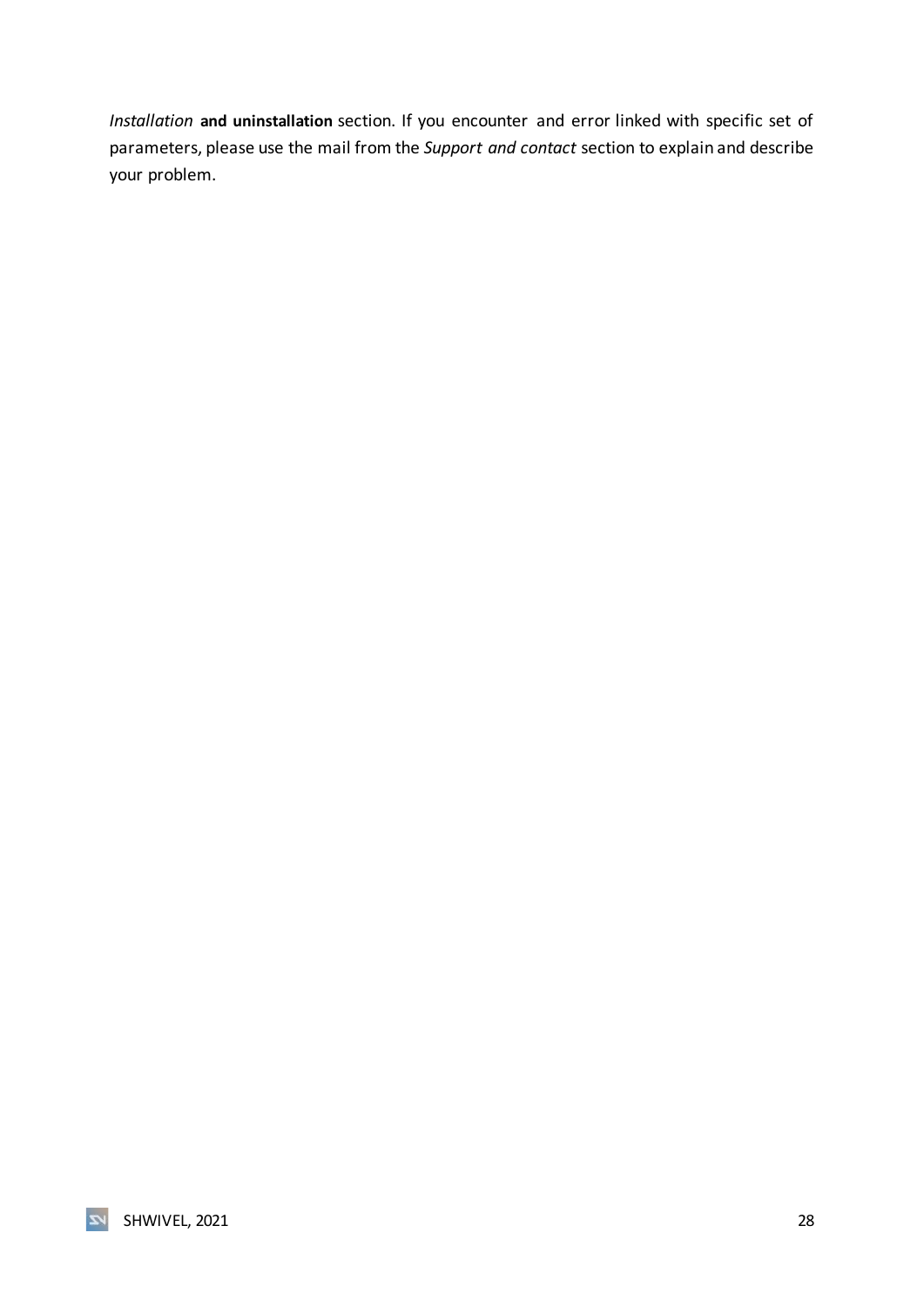## <span id="page-29-0"></span>Support and contact

Mail: [shwivel360@gmail.com](mailto:shwivel360@gmail.com)

Response would take few hours in a workday or one to two days during weekend.